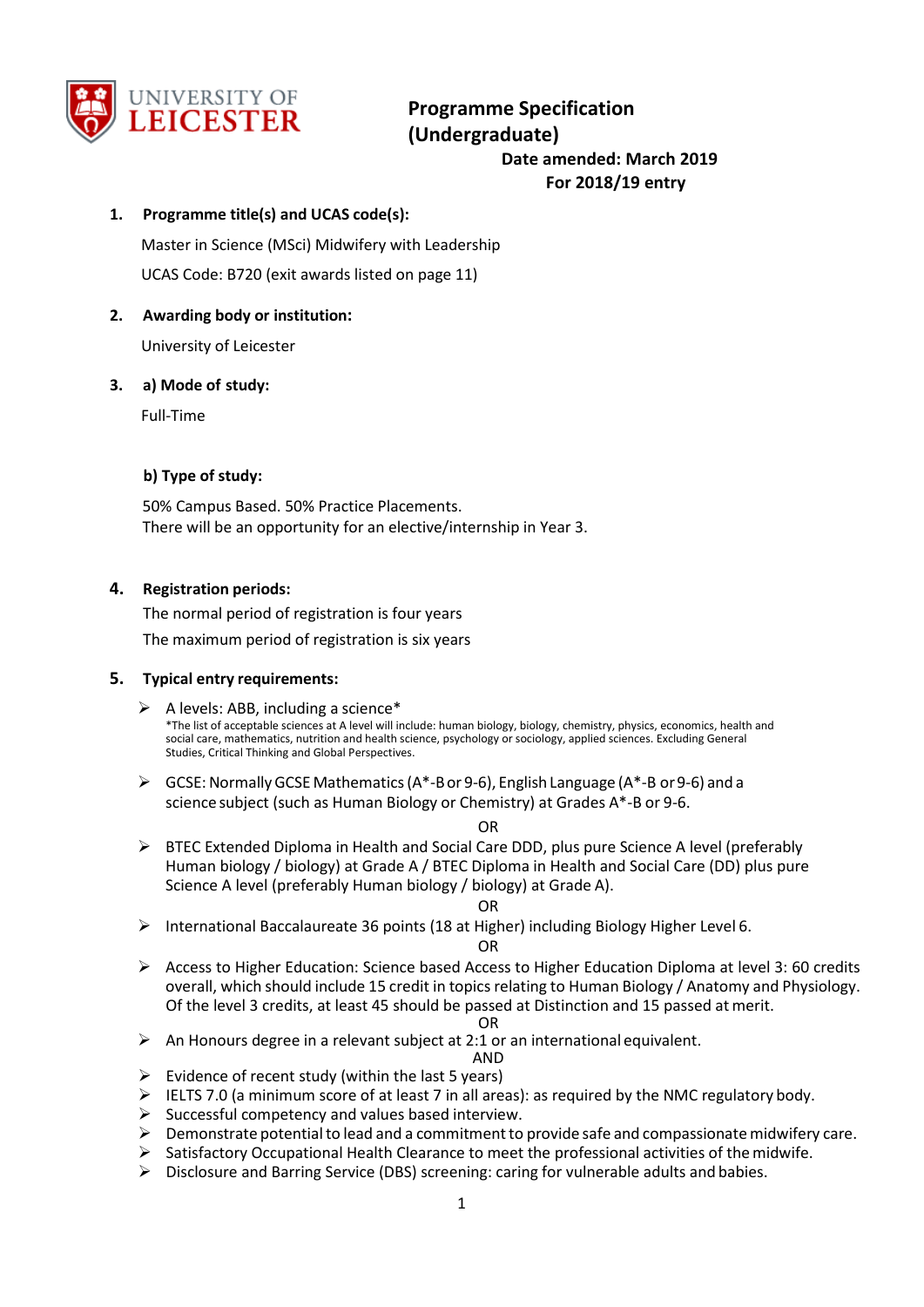$\triangleright$  All students must be 18 years of age by the time of the first placement of the programme.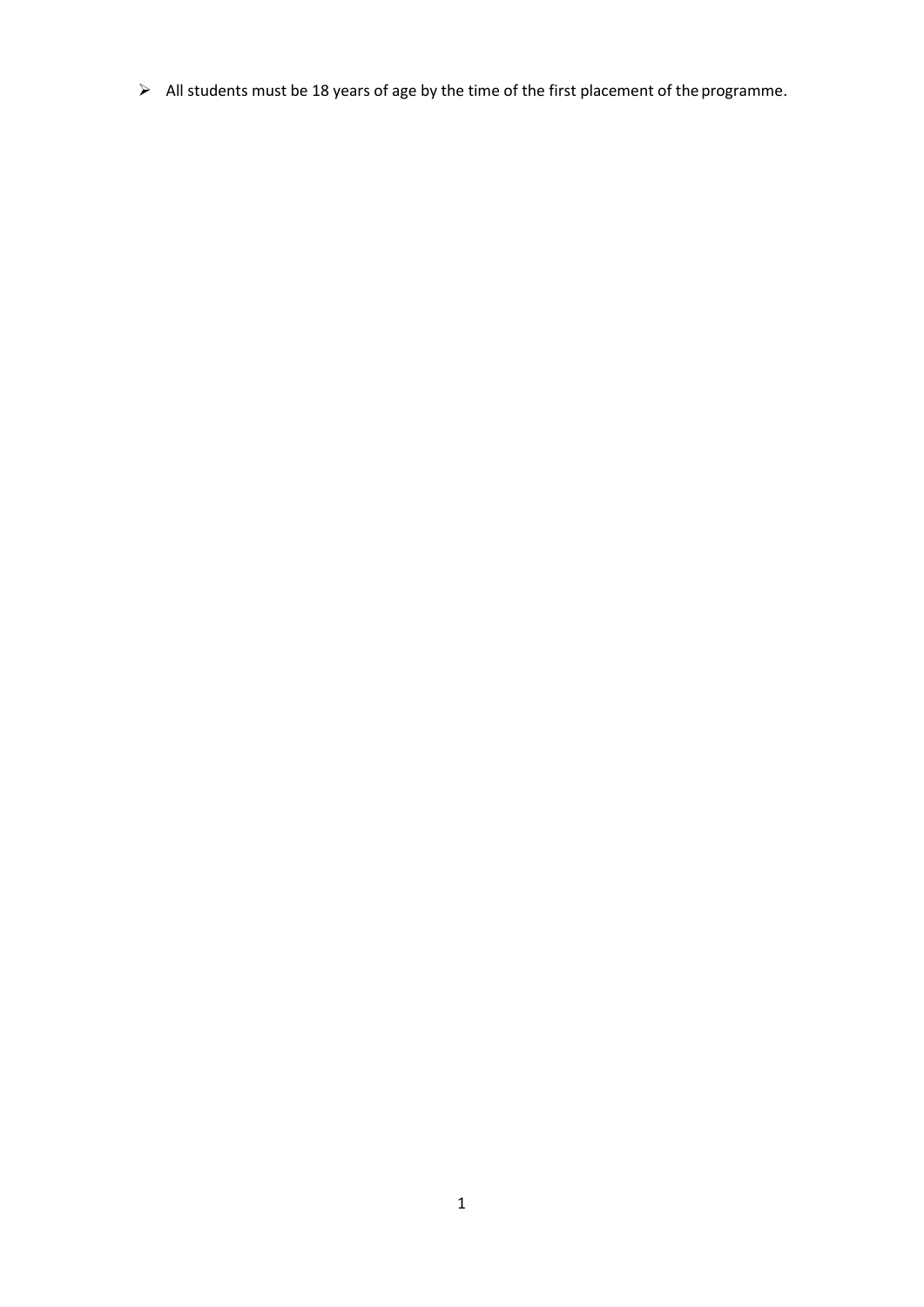### **6. Accreditation of Prior Learning:**

Accreditation of Prior Learning / Advanced Standing is *not* permitted on pre-registration midwifery programmes according to NMC (2009) Standard 6*.*

In accordance with Standard 7 (NMC, 2009) applications will be considered from students requesting to *transfer* from another HEI if they are enrolled on an NMC approved undergraduate, pre-registration midwifery programme. Standard 7 states;

*"Students may transfer their programme with credit for prior learning only where:*

- *they transfer from one NMC approved pre-registration midwifery programme to another*
- *the relevant NMC requirements for good health and good character are met*
- *the student's prior learning can be mapped against the programme they wish to transfer to, enabling them to go on to meet all necessary outcomes and standards on completion of the course".* (NMC, 2009: page 16).

Where appropriate, the External Examiner to the respective programme will be consulted.

## **7. Programme aims:**

The programme aims to:

- $\triangleright$  Provide the student with the comprehensive detailed knowledge and skills necessary to equip them for a career in midwifery progressing to leadership roles within practice, education and research.
- $\triangleright$  Enhance the student's existing knowledge and develop their understanding, skills and attitudes to enable them to become an independent lifelong learner and a safe, competent, reflective, ethical and autonomous, accountable midwife practitioner.
- $\triangleright$  Provide opportunities for the student to develop their knowledge and personal qualities to become a leader in health and social care by effective role modelling of leaders in the profession.
- $\triangleright$  Develop the student's ability to analyse and develop their own beliefs and values in order to demonstrate the attitudes consistent with the provision of holistic women-centred, evidence based midwifery practice.
- $\triangleright$  Develop the student's critical and analytical competence to enable them to appraise practice from a local, national and international perspective, generating research / project proposals and evaluating the efficacy of their practice to improve care and outcomes for childbearing women, babies and families, particularly those at risk of health inequalities.
- $\triangleright$  Develop the student's ability to work within a diverse and challenging health and social care environment, responsive to demographic, lifestyle and complex scientific challenges, acknowledging the population within Leicester, Leicestershire and Rutland.
- $\triangleright$  Provide the student with opportunities to learn with, and from, other healthcare professionals in order to develop competence in inter-professional and trans-disciplinary practice to meet the holistic needs and complexities that childbearing women, their babies and families may present with.
- $\triangleright$  Extend key, transferable skills in employment, enabling the graduate midwife to become a provider, leader and innovator of quality maternity care for childbearing women and their families.

## **8. Reference points used to inform the programme specification:**

- $\triangleright$  Standards for Pre-Registration Midwifery Education Standards (Nursing and Midwifery Council [NMC] 2009).
- The European Directives: Directive 2013/55/EU *(the 'Modernised' Directive)* of the European Parliament and of the Council of 20 November 2013 amending Directive 2005/36/EC onthe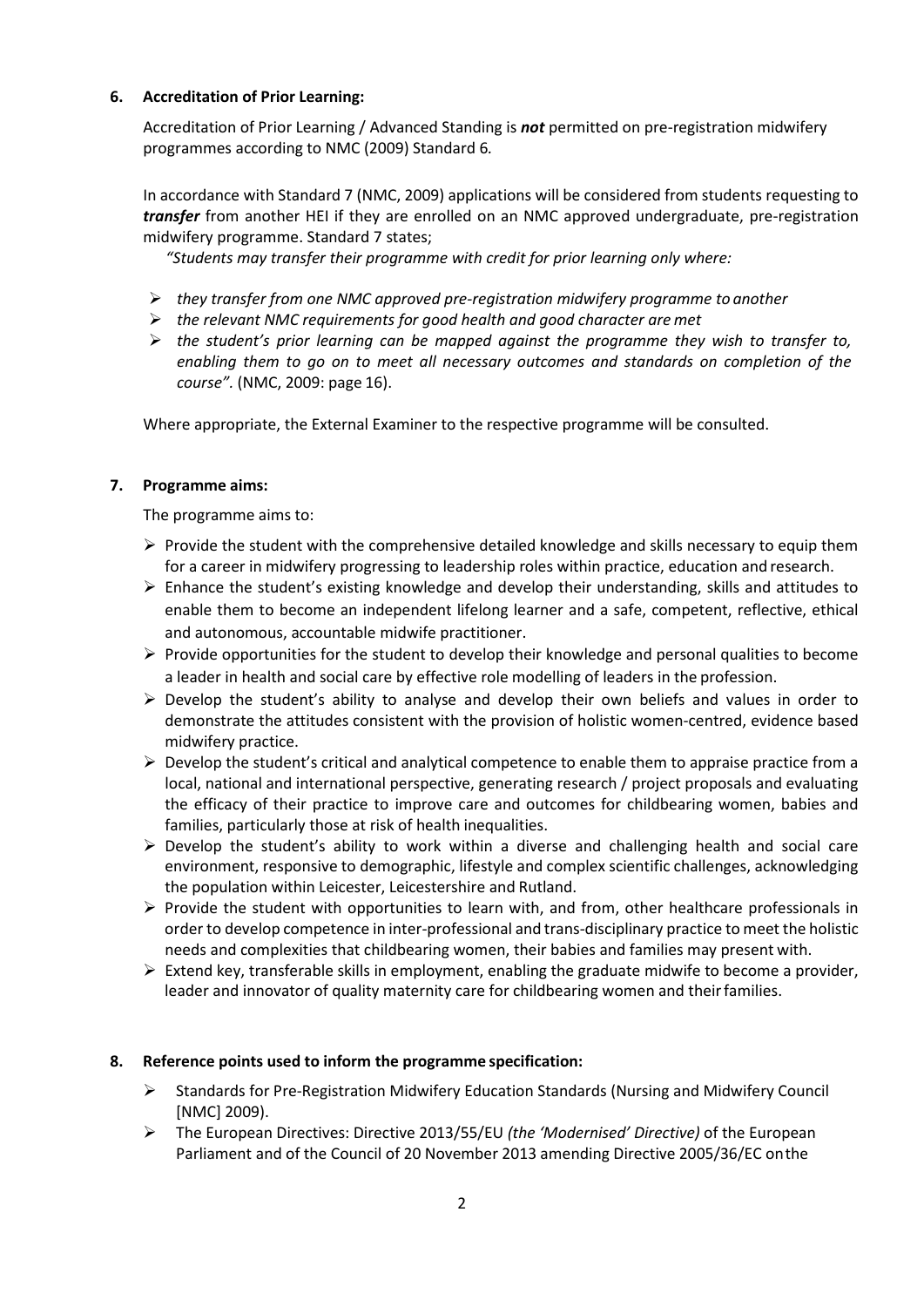recognition of professional qualifications and Regulation EU No 1024/2012 on administrative cooperation through the Internal Market Information System ("*the IMI Regulation").*

- International Confederation of Midwives (2013) *Global Standards for Midwifery Education.*
- International Confederation of Midwives (2013) *Essential Competencies for Basic Midwifery Education.*
- International Confederation of Midwives (2014) *The philosophy and model of midwifery care.*
- International Confederation of Midwives (2017) *International Definition of the Midwife.*
- $\triangleright$  National Health Service (NHS) England (2016) National Maternity Review: Better Births: Improving outcomes of maternity services in England, A Five Year Forward View for maternity care. (Chair: Cumberlege, J.) Available at: [https://www.england.nhs.uk/wp](https://www.england.nhs.uk/wp-content/uploads/2016/02/national-maternity-review-report.pdf)[content/uploads/2016/02/national-maternity-review-report.pdf](https://www.england.nhs.uk/wp-content/uploads/2016/02/national-maternity-review-report.pdf)
- *The Lancet Series on Midwifery* (2014) <http://www.thelancet.com/series/midwifery>
- $\triangleright$  Quality Assurance Agency for Higher Education Benchmarking Statement for Midwifery.
- Quality Assurance Agency for Higher Education (2015): Characteristics Statement: Master's Degrees [http://www.qaa.ac.uk/en/Publications/Documents/Masters-Degree-](http://www.qaa.ac.uk/en/Publications/Documents/Masters-Degree-Characteristics-15.pdf)[Characteristics-15.pdf](http://www.qaa.ac.uk/en/Publications/Documents/Masters-Degree-Characteristics-15.pdf)
- NHS Compassion in Practice Vision and Strategy: An Approach to Midwifery Care (2012)
- $\triangleright$  NHS Leadership Healthcare Leadership Model: The nine dimensions of leadership behaviour (2013).
- $\triangleright$  UNICEF-UK Guidance for universities on implementing the Baby Friendly Initiative (BFI) standards (2017).
- NHS Newborn and Infant Physical Examination Screening Programme Standards2016-2017.
- University of Leicester Discovery Led and Discovery Enabling Learning Strategy2016-2020.
- University of Leicester Senate Regulations for Undergraduate Programmes.

| <b>Intended Learning Outcomes</b>                                                                                                                                                                                                                                                                                                               | <b>Teaching and Learning Methods</b>                                                                                                              | <b>How Demonstrated?</b>                                                                                                                                                         |  |  |  |  |  |  |  |  |
|-------------------------------------------------------------------------------------------------------------------------------------------------------------------------------------------------------------------------------------------------------------------------------------------------------------------------------------------------|---------------------------------------------------------------------------------------------------------------------------------------------------|----------------------------------------------------------------------------------------------------------------------------------------------------------------------------------|--|--|--|--|--|--|--|--|
|                                                                                                                                                                                                                                                                                                                                                 | (a) Discipline specific knowledge and competencies                                                                                                |                                                                                                                                                                                  |  |  |  |  |  |  |  |  |
| (i) Mastery of an appropriate body of knowledge                                                                                                                                                                                                                                                                                                 |                                                                                                                                                   |                                                                                                                                                                                  |  |  |  |  |  |  |  |  |
| Demonstrate a sound understanding of<br>the anatomy and physiology relating to<br>childbirth, the development of the fetus<br>and the newborn's adaptation to extra-<br>uterine life and apply this in practice.                                                                                                                                | Lectures, tutorials, seminars, practice<br>based learning, online learning, service-<br>user scenarios/simulation.                                | Written assignments/examinations,<br>practice based examinations (e.g.<br><b>Objective Simulated Clinical</b><br>Examination [OSCE])/simulation,<br>case studies.                |  |  |  |  |  |  |  |  |
| Understand how culture, socio-economic,<br>psycho-social, public health, legal, ethical<br>and political factors in the maternity care<br>environment and its locations, can affect<br>the health and wellbeing of childbearing<br>women, their babies and families, and<br>take these into consideration when<br>planning and delivering care. | Lectures, tutorials, seminars, practice<br>based learning, online learning, service<br>user scenarios/simulation.                                 | Written assignments/examinations,<br>practice based examinations (e.g.<br>OSCE) /simulation, case studies,<br>practice based assessment (Practice<br>Assessment Document [PAD]). |  |  |  |  |  |  |  |  |
| Communicate effectively using a range of<br>strategies and interventions, including<br>communication technologies, ensuring all<br>communication is respectful and shows<br>compassion.                                                                                                                                                         | Lectures, tutorials, seminars, practice<br>based learning, inter-professional<br>learning, online learning, service user<br>scenarios/simulation. | Written assignments/examinations,<br>seminar presentations, practice<br>based examinations (e.g. OSCE)/<br>simulation, case studies, practice<br>based assessment (PAD).         |  |  |  |  |  |  |  |  |
| Demonstrate appropriate diagnostic and<br>critical decision-making skills to safely<br>undertake non-invasive and invasive                                                                                                                                                                                                                      | Lectures, tutorials, seminars, practice<br>based learning, inter-professional                                                                     | Written assignments/examinations,<br>practice based examinations (e.g.                                                                                                           |  |  |  |  |  |  |  |  |

### **9. Programme Outcomes:**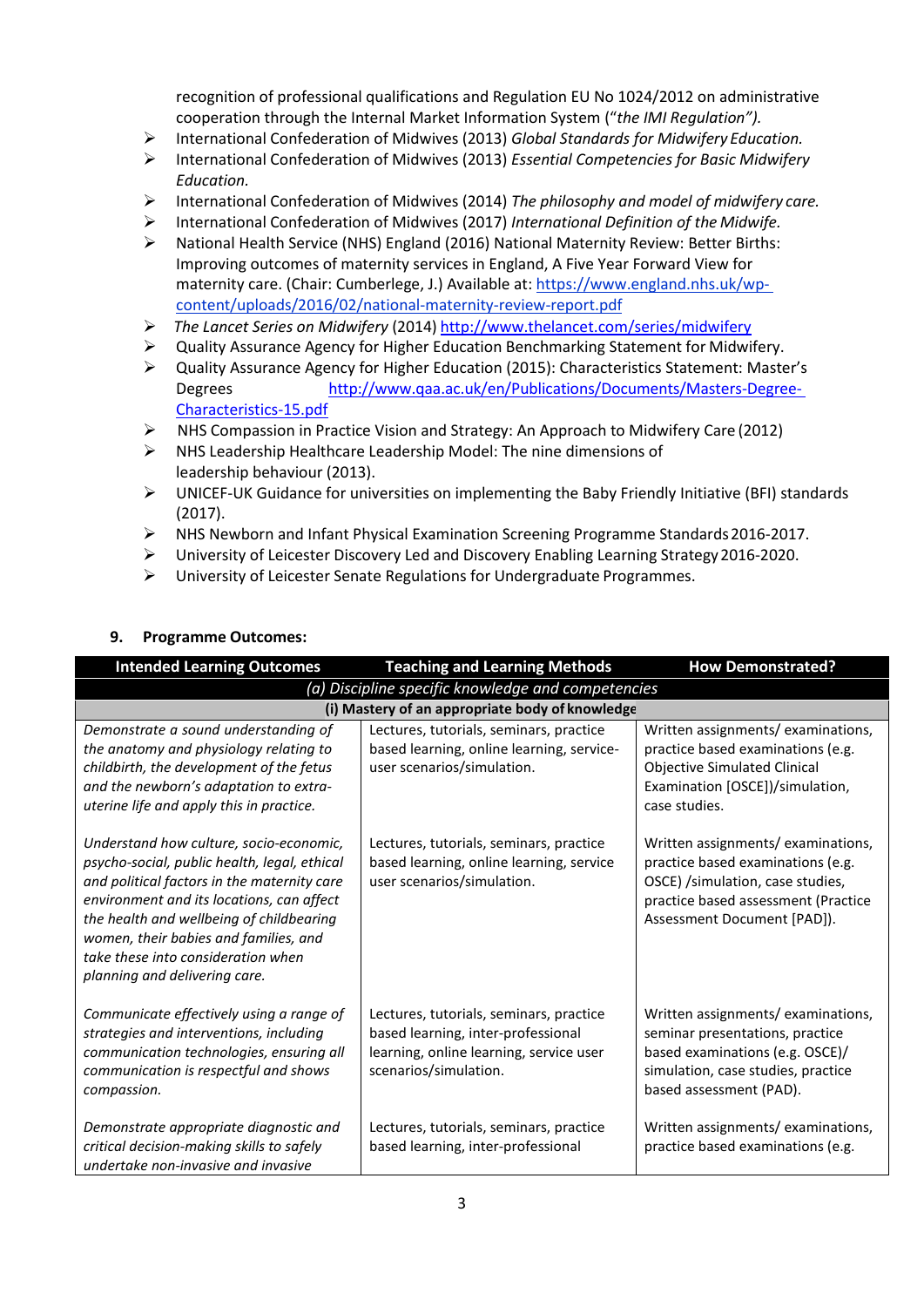| <b>Intended Learning Outcomes</b>                                                                                                                                                                                                                                                                                         | <b>Teaching and Learning Methods</b>                                                                                                              | <b>How Demonstrated?</b>                                                                                                                                                  |  |  |
|---------------------------------------------------------------------------------------------------------------------------------------------------------------------------------------------------------------------------------------------------------------------------------------------------------------------------|---------------------------------------------------------------------------------------------------------------------------------------------------|---------------------------------------------------------------------------------------------------------------------------------------------------------------------------|--|--|
| procedures, use medical devices, current<br>technologies and pharmacological<br>interventions in midwifery practice,<br>recognising and responding to the<br>changing needs of women, their babies<br>and families.                                                                                                       | learning, online learning, service user<br>scenarios/simulation.                                                                                  | OSCE)/simulation, case studies,<br>practice based assessment (PAD).                                                                                                       |  |  |
|                                                                                                                                                                                                                                                                                                                           | (ii) Understanding and application of key concepts and techniques                                                                                 |                                                                                                                                                                           |  |  |
| D2: Professional and ethical practice                                                                                                                                                                                                                                                                                     |                                                                                                                                                   |                                                                                                                                                                           |  |  |
| Practise in accordance with The Code:<br>Professional standards of practice and<br>behaviour for nurses and midwives (NMC<br>2015) within the limitations of the<br>individual's own competence, knowledge<br>and sphere of professional practice,<br>consistent with the legislation relating to<br>midwifery practice.  | Lectures, tutorials, seminars, practice<br>based learning, inter-professional<br>learning, online learning, service user<br>scenarios/simulation. | Written assignments/examinations,<br>seminar presentations, practice<br>based examinations (e.g. OSCE)/<br>simulation, case studies, practice<br>based assessment (PAD).  |  |  |
| Practise in a way that respects, promotes<br>and supports individuals' rights, interests,<br>preferences, beliefs and cultures.                                                                                                                                                                                           | Lectures, tutorials, seminars, practice<br>based learning, inter-professional<br>learning, online learning, service user<br>scenarios/simulation. | Written assignments/examinations,<br>seminar presentations, practice<br>based examinations (e.g. OSCE)/<br>simulation, case studies, practice<br>based assessment (PAD).  |  |  |
| Practise in accordance with relevant<br>legislation.                                                                                                                                                                                                                                                                      | Lectures, tutorials, seminars, practice<br>based learning, inter-professional<br>learning, online learning, service user<br>scenarios/simulation. | Written assignments/examinations,<br>seminar presentations, practice<br>based examinations (e.g. OSCE)/<br>simulation, case studies, practice<br>based assessment (PAD).  |  |  |
| Maintain confidentiality of information.                                                                                                                                                                                                                                                                                  | Lectures, tutorials, seminars, practice<br>based learning, inter-professional<br>learning, online learning, service user<br>scenarios/simulation. | Written assignments/ examinations,<br>seminar presentations, practice<br>based examinations (e.g. OSCE)/<br>simulation, case studies, practice<br>based assessment (PAD). |  |  |
| Work collaboratively with the wider<br>healthcare team and agencies in ways<br>which: value their contribution to health<br>and care; enable them to participate<br>effectively in the care of women, babies<br>and their families; and acknowledge the<br>nature of their work and the context in<br>which it is placed. | Lectures, tutorials, seminars, practice<br>based learning, inter-professional<br>learning, service user<br>scenarios/simulation.                  | Written assignments/examinations,<br>seminar presentations, practice<br>based examinations (e.g. OSCE)/<br>simulation, case studies, practice<br>based assessment (PAD).  |  |  |
| Manage and prioritise competing<br>demands.                                                                                                                                                                                                                                                                               | Lectures, tutorials, seminars, practice<br>based learning, inter-professional<br>learning, service user<br>scenarios/simulation.                  | Written assignments/examinations,<br>seminar presentations, practice<br>based examinations (e.g. OSCE)/<br>simulation, case studies, practice<br>based assessment (PAD).  |  |  |
| Support the creation and maintenance of<br>environments that promote the health,<br>safety and wellbeing of women, babies<br>and others.                                                                                                                                                                                  | Lectures, tutorials, seminars, practice<br>based learning, inter-professional<br>learning, service user<br>scenarios/simulation.                  | Written assignments/ examinations,<br>seminar presentations, practice<br>based examinations (e.g. OSCE)/                                                                  |  |  |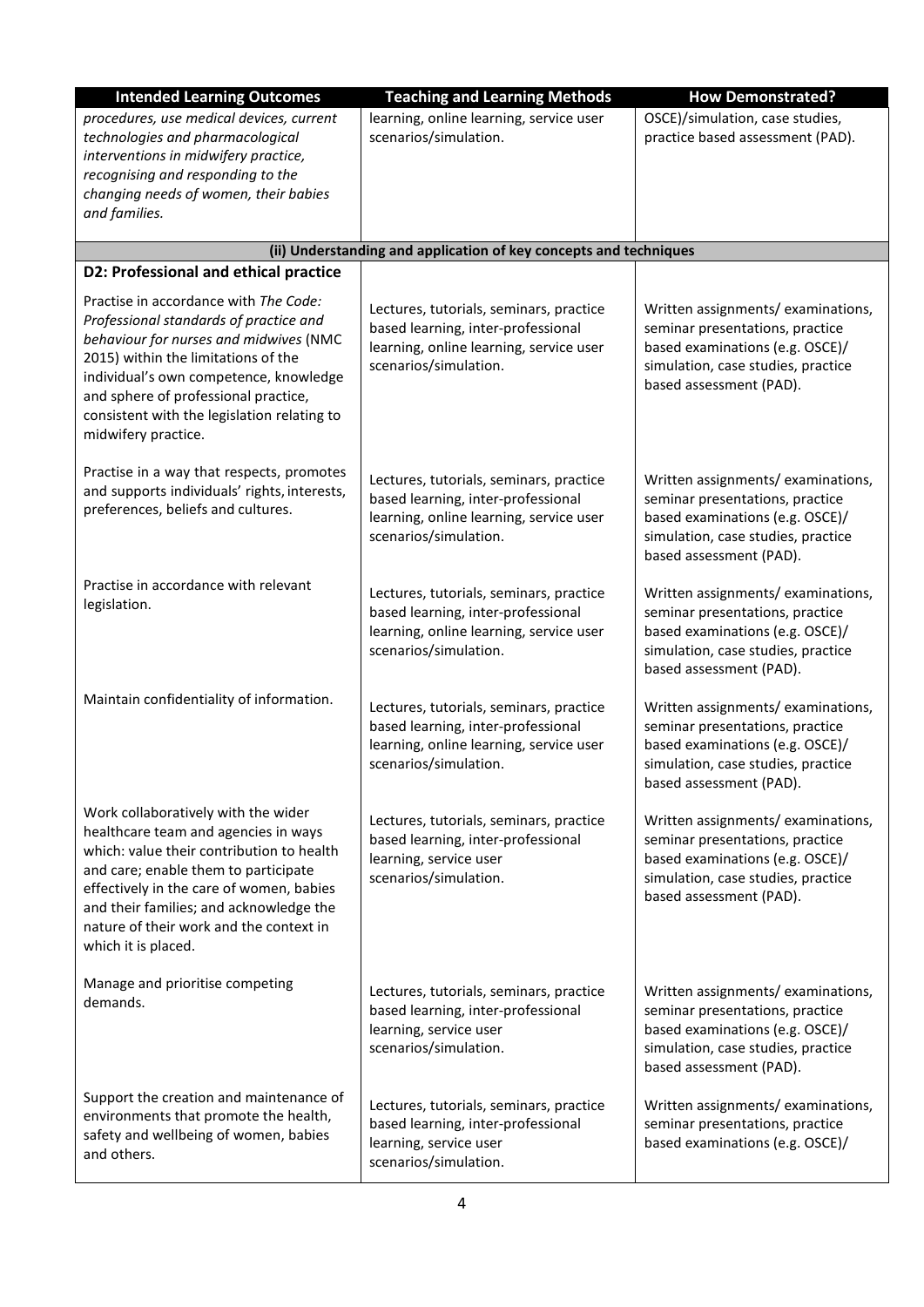| <b>Intended Learning Outcomes</b>                                                                                                                                                                                                                                                                                                                                                                                                                                                     | <b>Teaching and Learning Methods</b>                                                                                                                                      | <b>How Demonstrated?</b>                                                                                                                                                  |
|---------------------------------------------------------------------------------------------------------------------------------------------------------------------------------------------------------------------------------------------------------------------------------------------------------------------------------------------------------------------------------------------------------------------------------------------------------------------------------------|---------------------------------------------------------------------------------------------------------------------------------------------------------------------------|---------------------------------------------------------------------------------------------------------------------------------------------------------------------------|
| Contribute to the development and<br>evaluation of guidelines and policies and                                                                                                                                                                                                                                                                                                                                                                                                        | Lectures, tutorials, seminars, practice                                                                                                                                   | simulation, case studies, practice<br>based assessment (PAD).                                                                                                             |
| make recommendations for change in the<br>interest of women, babies and their<br>families.                                                                                                                                                                                                                                                                                                                                                                                            | based learning, inter-professional<br>learning, online learning, service user<br>scenarios/simulation.                                                                    | Written assignments/examinations,<br>seminar presentations, practice<br>based examinations (e.g. OSCE)/<br>simulation, case studies, practice<br>based assessment (PAD).  |
| Demonstrate leadership in providing<br>midwifery care and coordinate inter-<br>professional care as and when required.                                                                                                                                                                                                                                                                                                                                                                | Lectures, tutorials, seminars, practice<br>based learning, inter-professional<br>learning, online learning, service user<br>scenarios/simulation.                         | Written assignments/examinations,<br>seminar presentations, practice<br>based examinations (e.g. OSCE)/<br>simulation, case studies, practice<br>based assessment (PAD).  |
| Demonstrate understanding and ability in<br>the following key areas of leadership:<br>➤<br>Leading with care<br>➤<br>Sharing vision<br>$\blacktriangleright$<br><b>Evaluating information</b><br>➤<br>Connecting services<br>➤<br><b>Engaging teams</b><br>$\blacktriangleright$<br>Influencing for results<br>➤<br>Inspiring shared purpose<br>$\blacktriangleright$<br>Holding to account<br>Developing capability<br>➤<br>(NHS Leadership Academy Healthcare<br>Leadership Model). | Lectures, tutorials, seminars, practice<br>based learning, inter-professional<br>learning, online learning, service user<br>scenarios/simulation.                         | Written assignments/seminar<br>presentations, case studies,<br>Leadership portfolio.                                                                                      |
| D3: Developing the individual<br>midwife and others                                                                                                                                                                                                                                                                                                                                                                                                                                   |                                                                                                                                                                           |                                                                                                                                                                           |
| Review, develop and enhance own<br>knowledge, skills and fitness to practise.                                                                                                                                                                                                                                                                                                                                                                                                         | Lectures, tutorials, seminars, practice<br>based learning, inter-professional<br>learning, online learning, service user<br>scenarios/simulation, self-directed<br>study. | Practice based examinations (e.g.<br>OSCE)/ simulation, case studies,<br>practice based assessment (PAD).                                                                 |
| Demonstrate effective working across<br>professional boundaries and develop<br>professional networks.                                                                                                                                                                                                                                                                                                                                                                                 | Lectures, tutorials, seminars, practice<br>based learning, inter-professional<br>learning, online learning, service user<br>scenarios/simulation.                         | Written assignments/ examinations,<br>seminar presentations, practice<br>based examinations (e.g. OSCE)/<br>simulation, case studies, practice<br>based assessment (PAD). |
|                                                                                                                                                                                                                                                                                                                                                                                                                                                                                       | (iii) Critical analysis of key issues                                                                                                                                     |                                                                                                                                                                           |
| Apply contemporary legislation and<br>maternity / health care policy when<br>determining the care options available to<br>childbearing women, babies and their<br>families, particularly with regards to the<br>protection of vulnerable individuals,<br>including those with complex physical and<br>mental health and social care needs.                                                                                                                                            | Lectures, tutorials, seminars, practice<br>based learning, online learning, inter-<br>professional learning, service user<br>scenarios/simulation.                        | Written assignments/ examinations,<br>seminar presentations, practice<br>based examinations (e.g. OSCE)/<br>simulation, case studies, practice<br>based assessment (PAD). |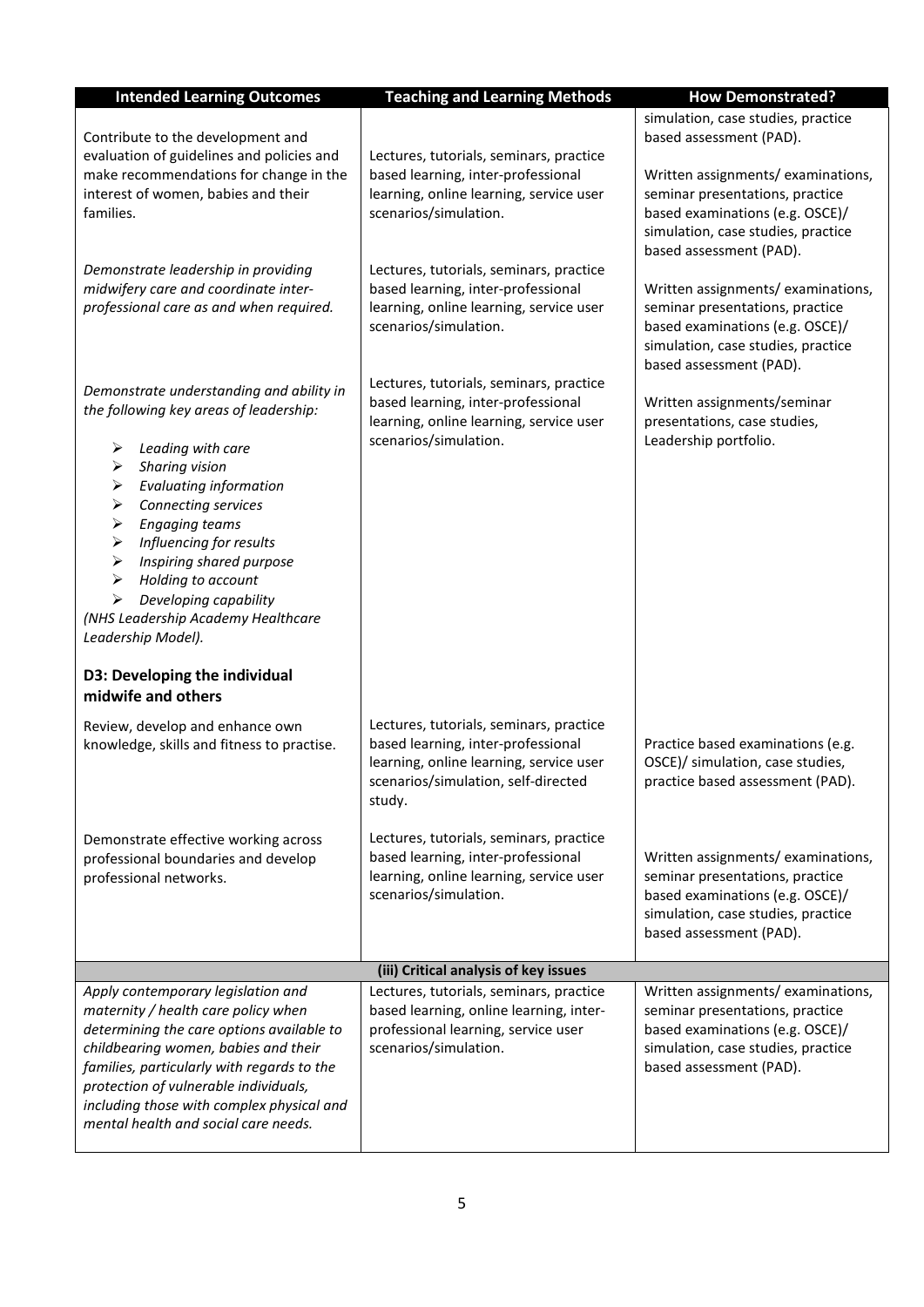| <b>Intended Learning Outcomes</b>                                                                                                                                                                                                                                                                                                                                                                                                        | <b>Teaching and Learning Methods</b>                                                                                                                                                                                                                                                                                                       | <b>How Demonstrated?</b>                                                                                                                                                               |  |  |  |  |  |  |  |  |
|------------------------------------------------------------------------------------------------------------------------------------------------------------------------------------------------------------------------------------------------------------------------------------------------------------------------------------------------------------------------------------------------------------------------------------------|--------------------------------------------------------------------------------------------------------------------------------------------------------------------------------------------------------------------------------------------------------------------------------------------------------------------------------------------|----------------------------------------------------------------------------------------------------------------------------------------------------------------------------------------|--|--|--|--|--|--|--|--|
| Apply clinical governance processes to<br>maintain and improve midwifery practice<br>and standards of healthcare.                                                                                                                                                                                                                                                                                                                        | Lectures, tutorials, seminars, practice<br>based learning, online learning, inter-<br>professional learning, service user<br>scenarios/simulation.                                                                                                                                                                                         | Written assignments/examinations,<br>seminar presentations, practice<br>based examinations (e.g. OSCE)/<br>simulation, case studies, practice<br>based assessment (PAD).               |  |  |  |  |  |  |  |  |
| Appreciate the range of contexts in which<br>maternity care is delivered and the impact<br>that practising midwives have on the<br>health and wellbeing of women, their<br>babies and families nationally and in the<br>wider international context.                                                                                                                                                                                     | Lectures, tutorials, seminars, practice<br>based learning, inter-professional<br>learning, service user<br>scenarios/simulation.                                                                                                                                                                                                           | Written assignments/examinations,<br>seminar presentations, practice<br>based examinations (e.g. OSCE)/<br>simulation, case studies, practice<br>based assessment (PAD).               |  |  |  |  |  |  |  |  |
| (iv) Clear and concise presentation of material                                                                                                                                                                                                                                                                                                                                                                                          |                                                                                                                                                                                                                                                                                                                                            |                                                                                                                                                                                        |  |  |  |  |  |  |  |  |
| <b>D1 Effective Midwifery Practice:</b>                                                                                                                                                                                                                                                                                                                                                                                                  |                                                                                                                                                                                                                                                                                                                                            |                                                                                                                                                                                        |  |  |  |  |  |  |  |  |
| Complete, store and retain records of<br>practice which are: accurate, legible and<br>continuous; detail the reasoning behind<br>any actions taken; contain the information<br>necessary for the record's purpose.                                                                                                                                                                                                                       | Lectures, tutorials, seminars, practice<br>based learning, online learning, inter-<br>professional learning, service user<br>scenarios/simulation.                                                                                                                                                                                         | Written assignments/examinations,<br>seminar presentations, practice<br>based examinations (e.g. OSCE)/<br>simulation, case studies, practice<br>based assessment (PAD).               |  |  |  |  |  |  |  |  |
| Demonstrate the knowledge and ability to<br>prepare a product for public dissemination<br>e.g. a journal article for publication,<br>service user leaflet, poster, teaching aids<br>etc.                                                                                                                                                                                                                                                 | Lectures, tutorials, seminars, practice<br>based learning, online learning, inter-<br>professional learning.                                                                                                                                                                                                                               | Written assignments/ oral<br>presentations, case studies.                                                                                                                              |  |  |  |  |  |  |  |  |
| Create a business report/ case and present<br>this to an audience.                                                                                                                                                                                                                                                                                                                                                                       | Lectures, tutorials, seminars, practice<br>based learning, online learning, inter-<br>professional learning.                                                                                                                                                                                                                               | Written assignments/ seminar<br>presentations, case studies.                                                                                                                           |  |  |  |  |  |  |  |  |
|                                                                                                                                                                                                                                                                                                                                                                                                                                          | (v) Critical appraisal of evidence with appropriate insight                                                                                                                                                                                                                                                                                |                                                                                                                                                                                        |  |  |  |  |  |  |  |  |
| D4: Achieving quality care through<br>evaluation and research<br>Apply relevant knowledge to midwifery<br>practice in structured ways which are<br>capable of evaluation. This will include<br>critical appraisal of knowledge and<br>research evidence, critical appraisal of<br>own practice, gaining feedback from<br>women and their families and applying<br>this to practice, disseminating critically<br>appraised good practice. | Lectures, tutorials, seminars, practice<br>based learning, inter-professional<br>learning, service user<br>scenarios/simulation.                                                                                                                                                                                                           | Written assignments/examinations,<br>seminar presentations, dissertation,<br>practice based examinations (e.g.<br>OSCE)/ simulation, case studies,<br>practice based assessment (PAD). |  |  |  |  |  |  |  |  |
| Inform and develop own practice and the<br>practice of others through using the best<br>available evidence and reflecting on<br>practice.                                                                                                                                                                                                                                                                                                | Lectures, tutorials, seminars, practice<br>based learning, inter-professional<br>learning, service user<br>scenarios/simulation.                                                                                                                                                                                                           | Seminar presentations, dissertation,<br>practice based examinations (e.g.<br>OSCE)/ simulation, case studies,<br>practice based assessment (PAD).                                      |  |  |  |  |  |  |  |  |
| Manage and develop care utilising the<br>most appropriate information technology<br>systems.                                                                                                                                                                                                                                                                                                                                             | Written assignments/examinations,<br>Lectures, tutorials, seminars, practice<br>based learning, online learning, inter-<br>seminar presentations, dissertation<br>professional learning service user<br>practice based examinations (e.g.<br>scenarios/simulation.<br>OSCE)/ simulation, case studies,<br>practice based assessment (PAD). |                                                                                                                                                                                        |  |  |  |  |  |  |  |  |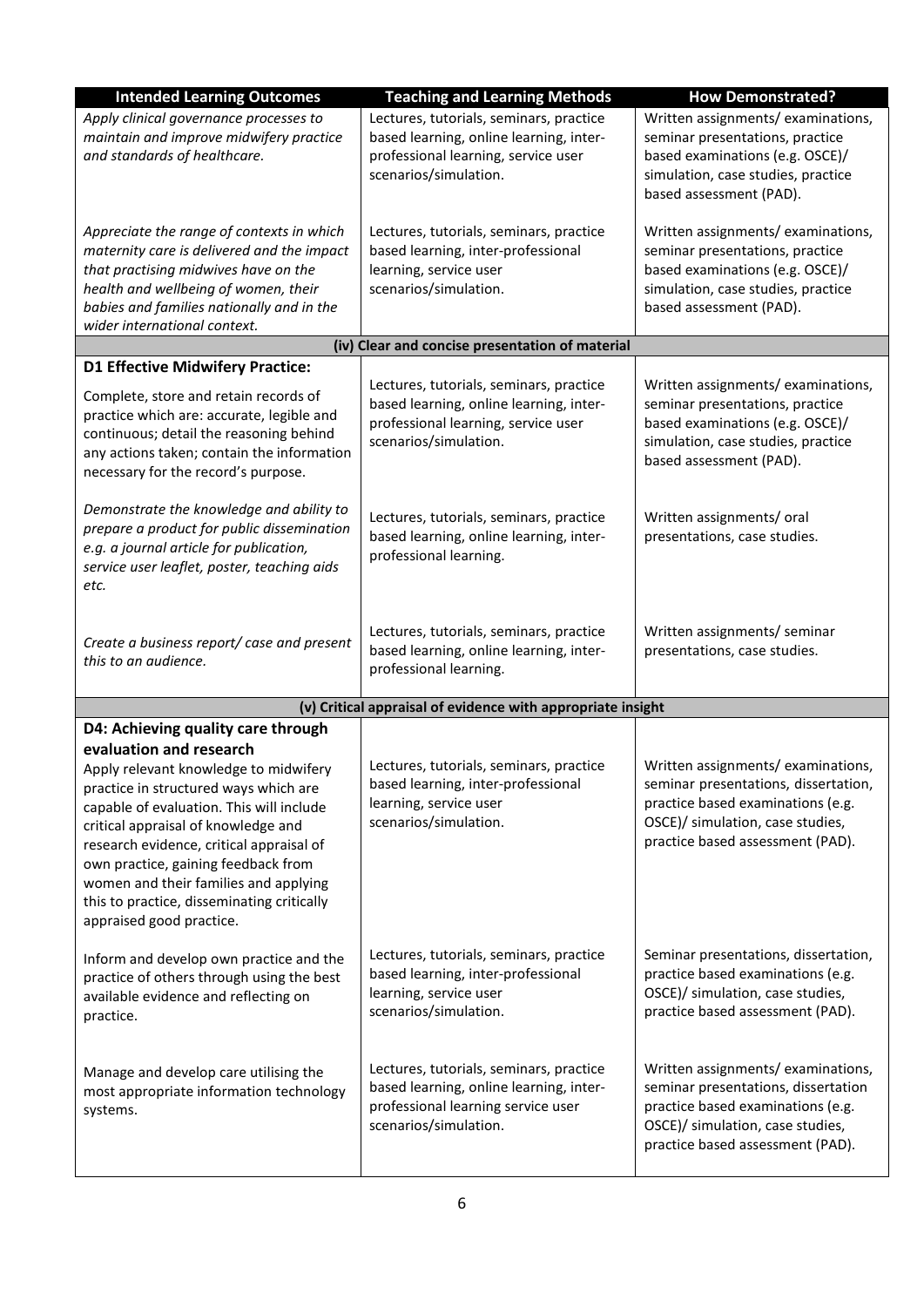| <b>Intended Learning Outcomes</b>                                                                                                                                                                                                                                                                                                                                                                                                                | <b>Teaching and Learning Methods</b>                                                                                                               | <b>How Demonstrated?</b>                                                                                                                                                  |
|--------------------------------------------------------------------------------------------------------------------------------------------------------------------------------------------------------------------------------------------------------------------------------------------------------------------------------------------------------------------------------------------------------------------------------------------------|----------------------------------------------------------------------------------------------------------------------------------------------------|---------------------------------------------------------------------------------------------------------------------------------------------------------------------------|
| Contribute to the audit of practice in<br>order to optimise the care of women,<br>babies and their families.                                                                                                                                                                                                                                                                                                                                     | Lectures, tutorials, seminars, practice<br>based learning, online learning, inter-<br>professional learning, service user<br>scenarios/simulation. | Written assignments/ examinations,<br>seminar presentations, practice<br>based examinations (e.g. OSCE)/<br>simulation, case studies, practice<br>based assessment (PAD). |
|                                                                                                                                                                                                                                                                                                                                                                                                                                                  | (vi) Other discipline specific competencies                                                                                                        |                                                                                                                                                                           |
| D1: Effective midwifery practice<br>Communicate effectively with women and<br>their families throughout the pre-<br>conception, antenatal, intrapartum and<br>postnatal periods.                                                                                                                                                                                                                                                                 | Lectures, tutorials, seminars, practice<br>based learning, online learning, inter-<br>professional learning, service user<br>scenarios/simulation. | Written assignments, practice based<br>examinations (e.g. OSCE)/<br>simulation, case studies, practice<br>based assessment (PAD).                                         |
| Diagnose pregnancy and assess and<br>monitor women holistically throughout<br>the pre-conception, antenatal,<br>intrapartum and postnatal period using a<br>range of assessment methods and<br>reaching valid, reliable and<br>comprehensive conclusions.                                                                                                                                                                                        | Lectures, tutorials, seminars, practice<br>based learning, online learning, inter-<br>professional learning, service user<br>scenarios/simulation. | Written assignments, practice based<br>examinations (e.g. OSCE)/<br>simulation, case studies, practice<br>based assessment (PAD).                                         |
| Determine and provide programmes of<br>care and support for women which: are<br>appropriate to the needs, contexts,<br>culture and choices of women, babies and<br>their families; are made in partnership<br>with women; are ethical; are based on<br>best evidence and clinical judgment; and<br>involve other healthcare professionals<br>when this will improve health outcomes.                                                             | Lectures, tutorials, seminars, practice<br>based learning, online learning, inter-<br>professional learning, service user<br>scenarios/simulation. | Written assignments, practice based<br>examinations (e.g. OSCE)/<br>simulation, case studies, practice<br>based assessment (PAD).                                         |
| Provide seamless care and, where<br>appropriate, interventions in partnership<br>with women and other care providers<br>during the antenatal period which: are<br>appropriate for women's assessed needs,<br>context and culture; promote their<br>continuing health and wellbeing; are<br>evidence-based; are consistent with the<br>management of risk; and draw upon the<br>skills of others to optimise health<br>outcomes and resource use. | Lectures, tutorials, seminars, practice<br>based learning, online learning, inter-<br>professional learning, service user<br>scenarios/simulation. | Written assignments, practice based<br>examinations (e.g. OSCE)/<br>simulation, case studies, practice<br>based assessment (PAD).                                         |
| Refer women who would benefit from the<br>skills and knowledge of other individuals:<br>to an individual who is likely to have the<br>requisite skills and experience to assist; at<br>the earliest possible time; supported by<br>accurate, legible and complete<br>information which contains the reasoning<br>behind making the referral and describes<br>the woman's needs and preferences.                                                  | Lectures, tutorials, seminars, practice<br>based learning, online learning, inter-<br>professional learning, service user<br>scenarios/simulation. | Written assignments, practice based<br>examinations (e.g. OSCE)/<br>simulation, case studies, practice<br>based assessment (PAD).<br>Written assignments, practice based  |
|                                                                                                                                                                                                                                                                                                                                                                                                                                                  |                                                                                                                                                    | examinations (e.g. OSCE)/                                                                                                                                                 |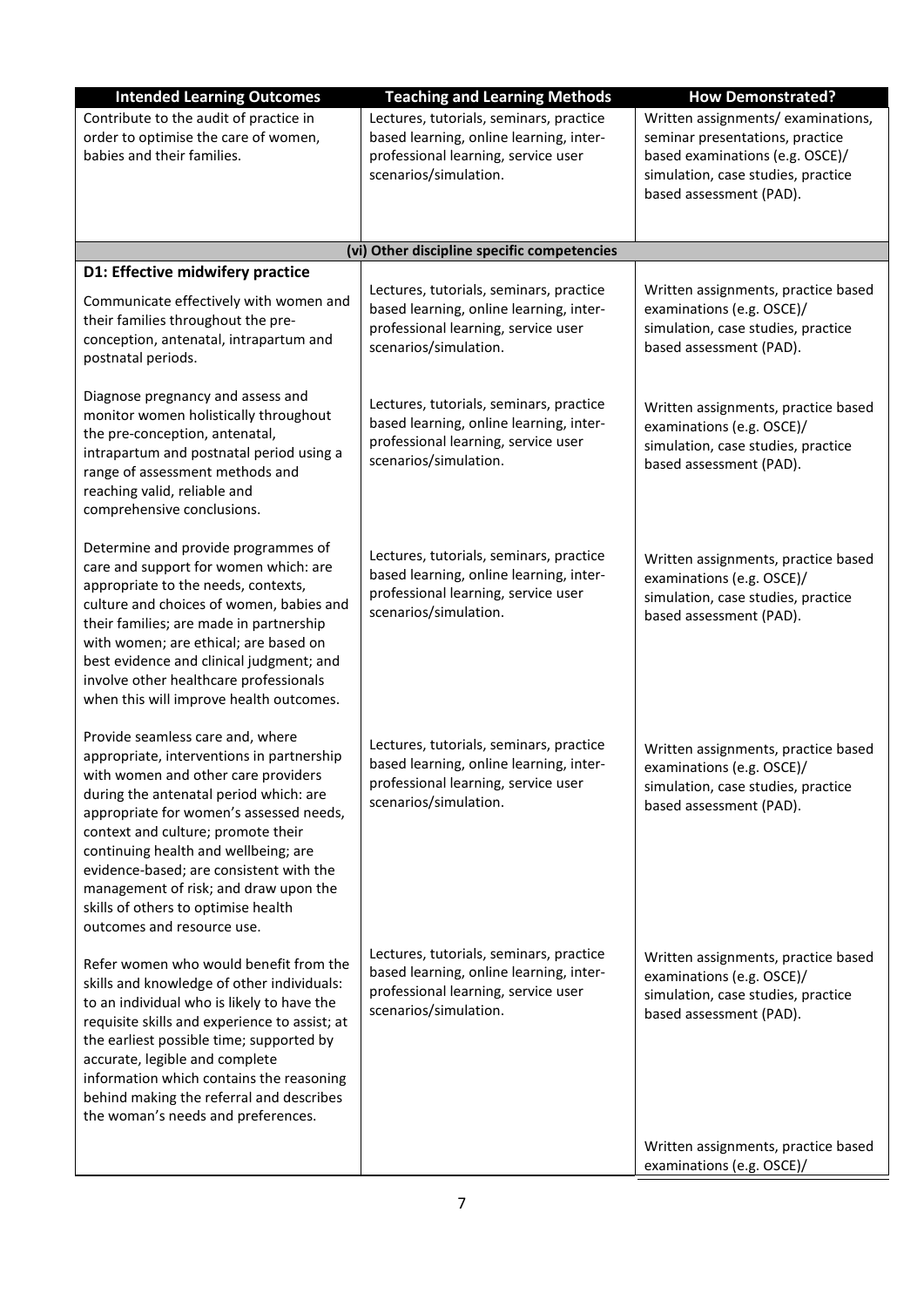| <b>Intended Learning Outcomes</b>                                                                                                                                                                                                                                                                                                                                                                                                                                                                                | <b>Teaching and Learning Methods</b>                                                                                                                                                                                                                                 | <b>How Demonstrated?</b>                                                                                                                                                                                                                                                                                                               |
|------------------------------------------------------------------------------------------------------------------------------------------------------------------------------------------------------------------------------------------------------------------------------------------------------------------------------------------------------------------------------------------------------------------------------------------------------------------------------------------------------------------|----------------------------------------------------------------------------------------------------------------------------------------------------------------------------------------------------------------------------------------------------------------------|----------------------------------------------------------------------------------------------------------------------------------------------------------------------------------------------------------------------------------------------------------------------------------------------------------------------------------------|
| Care for, monitor and support women<br>during labour and monitor the fetus,<br>supporting spontaneous birth.                                                                                                                                                                                                                                                                                                                                                                                                     | Lectures, tutorials, seminars, practice<br>based learning, inter-professional<br>learning, service user<br>scenarios/simulation.                                                                                                                                     | simulation, case studies, practice<br>based assessment (PAD).                                                                                                                                                                                                                                                                          |
| Undertake appropriate emergency<br>procedures to meet the health needs of<br>women and babies.<br>Examine and care for babies immediately<br>following birth.                                                                                                                                                                                                                                                                                                                                                    | Lectures, tutorials, seminars, practice<br>based learning, inter-professional<br>learning, service user<br>scenarios/simulation.<br>Lectures, tutorials, seminars, practice<br>based learning, inter-professional<br>learning, service user<br>scenarios/simulation. | Written assignments, practice based<br>examinations (e.g. OSCE)/<br>simulation, case studies, practice<br>based assessment (PAD).<br>Written assignments, practice based<br>examinations (e.g. OSCE)/<br>simulation, case studies, practice<br>based assessment (PAD), Newborn<br>and Infant Physical Examination<br>(NIPE) portfolio. |
| Work in partnership with women and<br>other care providers during the postnatal<br>period to provide seamless care and<br>interventions which: are appropriate to<br>woman's assessed needs, contexts and<br>culture; promote her continuing health<br>and wellbeing; are evidence based; are<br>consistent with the management of risk;<br>are undertaken by the midwife because<br>she is the person best placed to do them<br>and is competent to act; and draw on the<br>skills of others to optimise health | Lectures, tutorials, seminars, practice<br>based learning, online learning, inter-<br>professional learning, service user<br>scenarios/simulation.                                                                                                                   | Written assignments, practice based<br>examinations (e.g. OSCE)/<br>simulation, case studies, practice<br>based assessment (PAD).                                                                                                                                                                                                      |
| outcomes and resource use.<br>Examine and care for babies with specific<br>health or social needs and refer to other<br>professionals or agencies as appropriate.                                                                                                                                                                                                                                                                                                                                                | Lectures, tutorials, seminars, practice<br>based learning, inter-professional<br>learning, service user<br>scenarios/simulation.                                                                                                                                     | Written assignments, practice based<br>examinations (e.g. OSCE)/<br>simulation, case studies, practice<br>based assessment (PAD), Newborn<br>and Infant Physical Examination<br>(NIPE) portfolio.                                                                                                                                      |
| Care for and monitor women during the<br>puerperium, offering the necessary<br>evidence-based advice and support<br>regarding the baby and self-care.                                                                                                                                                                                                                                                                                                                                                            | Lectures, tutorials, seminars, practice<br>based learning, online learning, inter-<br>professional learning, service user<br>scenarios/simulation.                                                                                                                   | Written assignments, practice based<br>examinations (e.g. OSCE)/<br>simulation, case studies, practice<br>based assessment (PAD), Newborn<br>and Infant Physical Examination<br>(NIPE) portfolio.                                                                                                                                      |
| Select, acquire and administer safely a<br>range of permitted drugs consistent with<br>legislation, applying knowledge and skills<br>to the situation which pertains at the                                                                                                                                                                                                                                                                                                                                      | Lectures, tutorials, seminars, practice<br>based learning, online learning, inter-<br>professional learning, service user<br>scenarios/simulation.                                                                                                                   | Written assignments, practice based<br>examinations (e.g. OSCE)/<br>simulation, case studies, practice<br>based assessment (PAD).                                                                                                                                                                                                      |
| time.<br>Monitor and evaluate the effectiveness of<br>programmes of care and modify them to<br>improve the outcomes for women, their<br>babies and families.                                                                                                                                                                                                                                                                                                                                                     | Lectures, tutorials, seminars, practice<br>based learning, online learning, inter-<br>professional learning, service user<br>scenarios/simulation.                                                                                                                   | Written assignments, practice based<br>examinations (e.g. OSCE)/<br>simulation, case studies, practice<br>based assessment (PAD).                                                                                                                                                                                                      |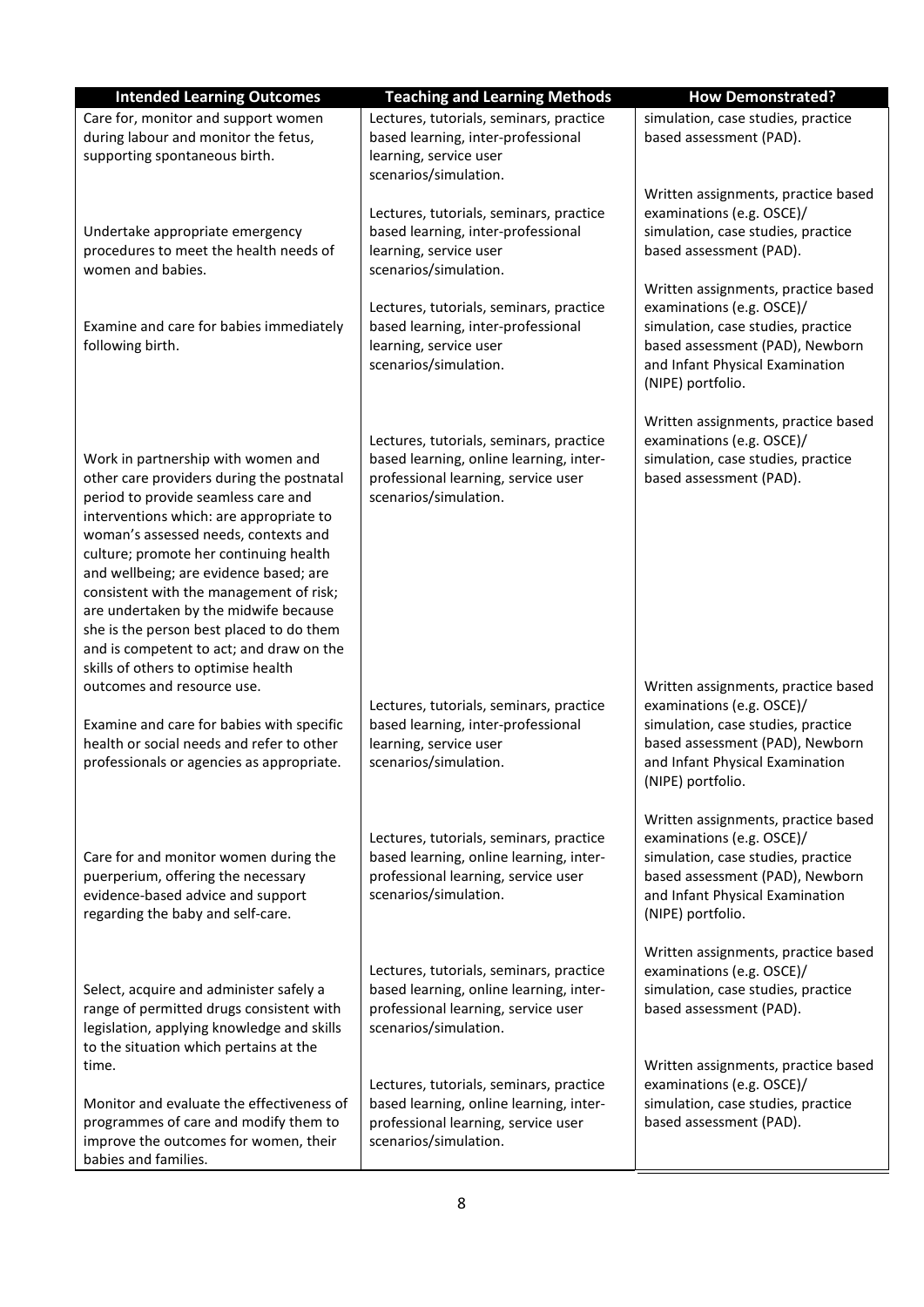| <b>Intended Learning Outcomes</b>                                                                                                                                                                  | <b>Teaching and Learning Methods</b>                                                                                                               | <b>How Demonstrated?</b>                                                                                                                                                                          |  |  |
|----------------------------------------------------------------------------------------------------------------------------------------------------------------------------------------------------|----------------------------------------------------------------------------------------------------------------------------------------------------|---------------------------------------------------------------------------------------------------------------------------------------------------------------------------------------------------|--|--|
| Contribute to enhancing the health and<br>social wellbeing of individuals and their<br>communities.                                                                                                | Lectures, tutorials, seminars, practice<br>based learning, online learning, inter-<br>professional learning, service user<br>scenarios/simulation. | Written assignments, practice based<br>examinations (e.g. OSCE)/<br>simulation, case studies, practice<br>based assessment (PAD).                                                                 |  |  |
| Demonstrate the knowledge and skills in<br>supporting parents in their choice of infant<br>feeding that is compliant with UNICEF-UK<br>Baby Friendly Initiative (BFI) Education<br>Standards.      | Lectures, tutorials, seminars, practice<br>based learning, online learning, inter-<br>professional learning, service user<br>scenarios/simulation. | Written assignments, practice based<br>examinations (e.g. OSCE)/<br>simulation, case studies, practice<br>based assessment (PAD), Newborn<br>and Infant Physical Examination<br>(NIPE) portfolio. |  |  |
| Demonstrate the knowledge and skills that<br>is commensurate with the Newborn and<br><b>Infant Physical Examination Screening</b><br>Programme Standards.                                          | Lectures, tutorials, seminars, practice<br>based learning, online learning, inter-<br>professional learning, service user<br>scenarios/simulation. | Written assignments, practice based<br>examinations (e.g. OSCE)/<br>simulation, case studies, practice<br>based assessment (PAD) Newborn<br>and Infant Physical Examination<br>(NIPE) portfolio.  |  |  |
|                                                                                                                                                                                                    | (b) Transferable skills                                                                                                                            |                                                                                                                                                                                                   |  |  |
| Present information to a contemporary<br>audience.                                                                                                                                                 | (i) Oral communication<br>Tutorials, seminars, practice based<br>learning, inter-professional learning,<br>service user scenarios/simulation.      | Individual and group presentations.                                                                                                                                                               |  |  |
| Demonstrate skills in dealing with service<br>users, carers and peers.                                                                                                                             | Tutorials, seminars, practice based<br>learning, inter-professional learning,<br>service user scenarios/simulation.                                | Individual and group presentations,<br>practice based assessment (PAD).                                                                                                                           |  |  |
|                                                                                                                                                                                                    | (ii) Written communication                                                                                                                         |                                                                                                                                                                                                   |  |  |
| Demonstrate the ability to construct<br>written work in an accurate, timely,<br>thoughtful, concise format, which meets<br>the specified requirements of the<br>programme.                         | Lectures and tutorials on study skills,<br>self-directed learning, practice-based<br>learning, inter-professional learning.                        | Written assignments, case studies,<br>dissertation, practice based<br>assessment (PAD).                                                                                                           |  |  |
| Achieve the required standard for the<br>completion of appropriate records in<br>relation to service user assessment and<br>treatment; and recording and reporting of<br>incidents and procedures. | Lectures and tutorials on study skills,<br>self-directed learning, practice-based<br>learning, inter-professional learning.                        | Practice based assessment (PAD),<br>Newborn and Infant Physical<br>Examination (NIPE) portfolio.                                                                                                  |  |  |
|                                                                                                                                                                                                    | (iii) Information technology                                                                                                                       |                                                                                                                                                                                                   |  |  |
| Demonstrate a range of IT skills, such as<br>word processing, data analysis software<br>packages, preparation of presentations,<br>the use of the World Wide Web.                                  | Practice-based learning, group work and<br>self-directed learning.                                                                                 | Group work presentation, written<br>assignments.                                                                                                                                                  |  |  |
| Demonstrate skill in the safe use of<br>computers and healthcare technology in<br>the workplace as required, paying<br>attention to the confidential nature of<br>maternity / health records.      | Practice-based learning and self-directed<br>learning.                                                                                             | Practice based assessment (PAD),<br>Newborn and Infant Physical<br>Examination (NIPE) portfolio.                                                                                                  |  |  |
|                                                                                                                                                                                                    | (iv) Numeracy                                                                                                                                      |                                                                                                                                                                                                   |  |  |
| Accurately apply numeracy skills within<br>practice based situations.                                                                                                                              | Lectures, tutorials, library based<br>seminars and on-line resources.                                                                              | Written examination, practice based<br>assessment (PAD), medicines<br>management, Newborn and Infant<br><b>Physical Examination (NIPE)</b><br>portfolio.                                          |  |  |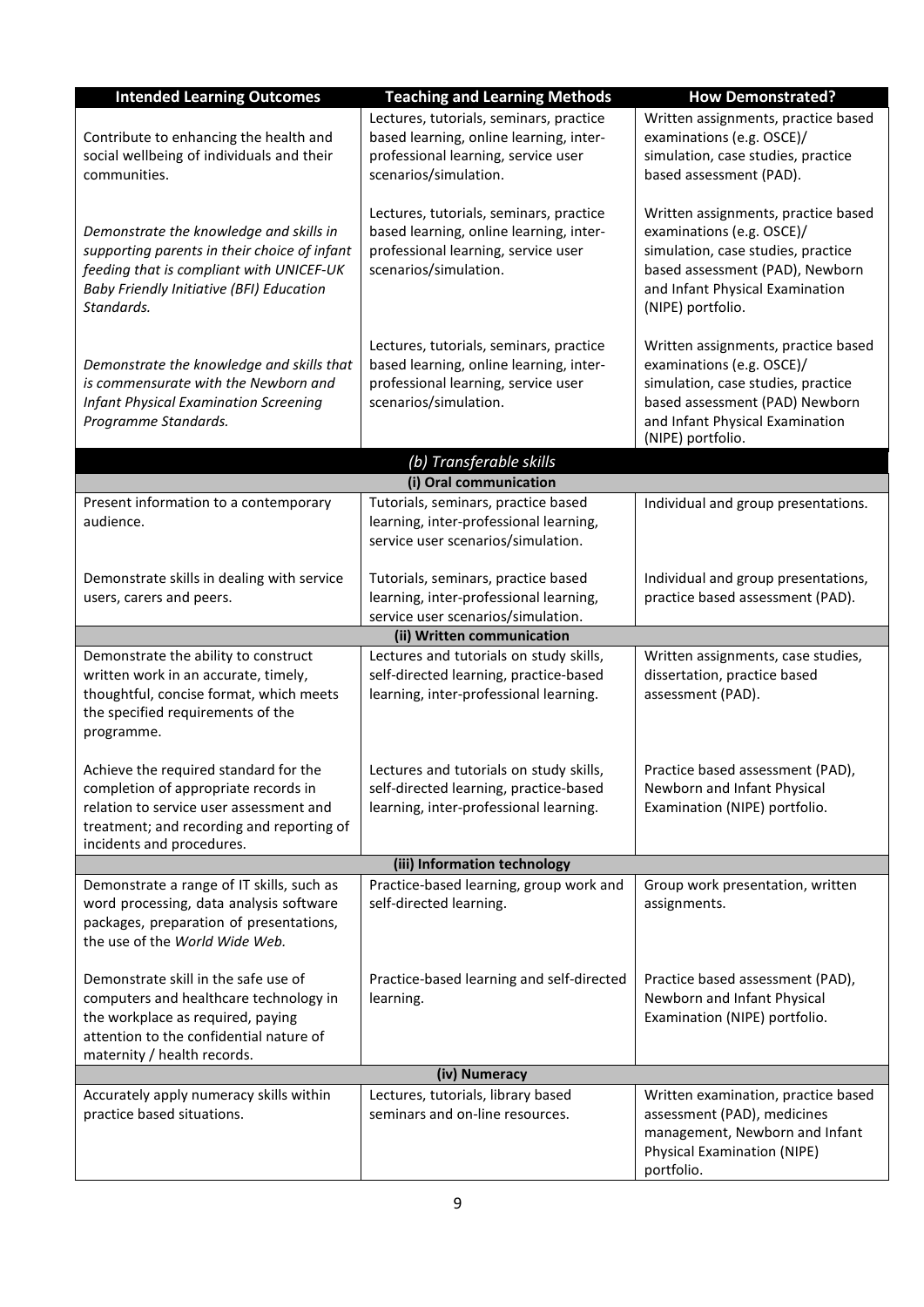| <b>Intended Learning Outcomes</b>                                                                                                                                                                                                                          | <b>Teaching and Learning Methods</b>                                                                                        | <b>How Demonstrated?</b>                                                                                                                                                                                                |
|------------------------------------------------------------------------------------------------------------------------------------------------------------------------------------------------------------------------------------------------------------|-----------------------------------------------------------------------------------------------------------------------------|-------------------------------------------------------------------------------------------------------------------------------------------------------------------------------------------------------------------------|
| Analyse data from service user related<br>outcome measures and clinical research.                                                                                                                                                                          | Lectures, tutorials, library based<br>seminars and on-line resources.                                                       | Written examination, practice based<br>assessment (PAD), medicines<br>management, NIPE portfolio.                                                                                                                       |
|                                                                                                                                                                                                                                                            | (v) Team working                                                                                                            |                                                                                                                                                                                                                         |
| Work collaboratively and independently<br>within the student group.                                                                                                                                                                                        | Tutorials, simulation, group work and<br>practice placements.                                                               | Group work presentation, written<br>assignments.                                                                                                                                                                        |
| Become a proactive and valued member<br>of the multi-professional team providing<br>maternity / neonatal care.                                                                                                                                             | Tutorials, simulation, group work and<br>practice placements.                                                               | Written assignments, practice based<br>examinations (e.g. OSCE)/<br>simulation, case studies, practice<br>based assessment (PAD), Newborn<br>and Infant Physical Examination<br>(NIPE) portfolio.                       |
|                                                                                                                                                                                                                                                            | (vi) Problem solving                                                                                                        |                                                                                                                                                                                                                         |
| Develop clinical reasoning and decision-<br>making skills to enable them to determine<br>best midwifery / neonatal practice.                                                                                                                               | Tutorials, group work and practice based<br>learning.                                                                       | Group work presentation, student<br>assignments and dissertation,<br>practice based assessment (PAD),<br>Newborn and Infant Physical<br>Examination (NIPE) portfolio.                                                   |
|                                                                                                                                                                                                                                                            | (vii) Information handling                                                                                                  |                                                                                                                                                                                                                         |
| Demonstrate ability to gather, synthesise<br>and analyse service user related<br>information from multiple sources.                                                                                                                                        | Group work presentations, lectures,<br>tutorials, self-directed learning, on-line<br>resources and practice based learning. | Group work presentation, student<br>assignments and dissertation,<br>practice based assessment (PAD),<br>Newborn and Infant Physical<br>Examination (NIPE) portfolio.                                                   |
|                                                                                                                                                                                                                                                            | (viii) Skills for lifelong learning                                                                                         |                                                                                                                                                                                                                         |
| Develop and apply a range of lifelong<br>learning skills including reflection,<br>listening, note taking, discussion, self-<br>study, reference sourcing, time<br>management, critical analysis and<br>evaluation, leadership and independent<br>practice. | Lectures, tutorials, self-directed<br>learning, on-line resources, reflection in<br>practice.                               | Group work presentation, student<br>assignments and dissertation<br>practice based assessment (PAD),<br>Newborn and Infant Physical<br>Examination (NIPE) portfolio and<br>completion of personal development<br>plans. |
| Assess their own lifelong learning skills<br>and relate them to career awareness as a<br>future leader and their choice of<br>continuing professional development.                                                                                         | Lectures, tutorials, self-directed<br>learning, on-line resources, reflection in<br>practice.                               | Group work presentation, student<br>assignments and dissertation<br>practice based assessment (PAD),<br>NIPE portfolio and completion of<br>personal development plans.                                                 |

### **10. Progression points:**

All modules are compulsory and must be passed in full with no compensation allowed.

In addition, the NMC (2009) *Standards for Pre-registration Midwifery Education* apply together with any subsequent revised standard from the NMC that operates during the validation of this programme or until the new Standards are published, when a new programme approval will be sought. These Professional Statutory and Regulatory Body requirements apply to special considerations, progression from one part of the programme to another, length of suspension and recognition of prior learning.

All modules are classified as core modules and there is no compensation between modules. In order to progress from one year to the next, a student is required to achieve a pass grade (40% at level 4, 5 and 6 and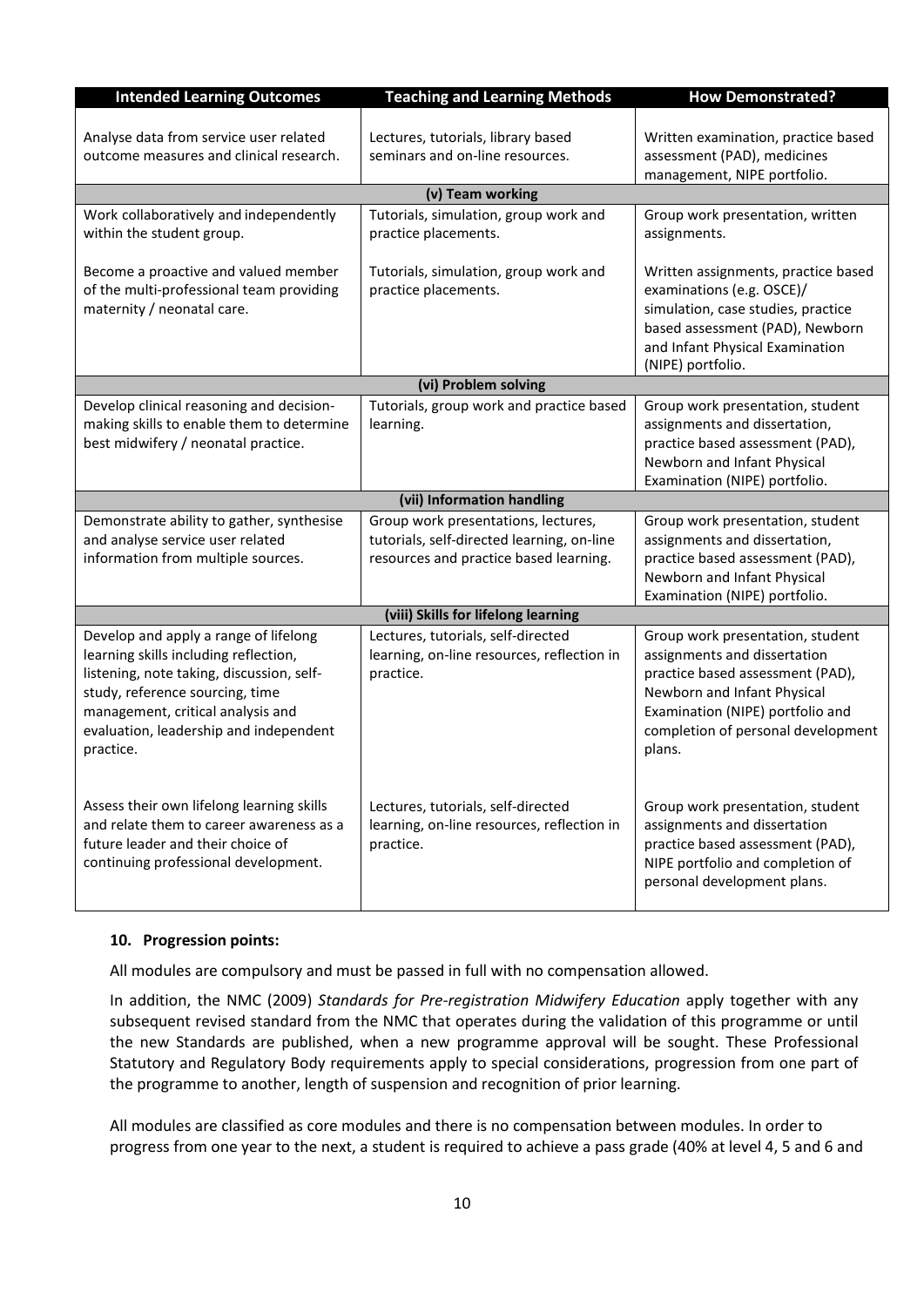50% at level 7) in all assessable components of the programme, *including clinical practice*, **which for midwifery is graded and counts as part of the academic award** (NMC 2009: Standard 14).

End of year 1 120 credits at level 4 (40% Pass grade) End of year 2 120 credits at level 5 (40% Pass grade) End of year 3 120 credits at level 6 (40% Pass grade) End of year 4 120 credits at level 7 (50% Pass grade)

In cases where a student has failed to meet a requirement to progress he or she will be required to withdraw from the course.

Where *exceptional circumstances* prevent all outcomes being achieved within the assessed period for that part of the programme, any outstanding outcomes are met and confirmed within 12 weeks of the student entering the next part of the programme (NMC 2009: Standard 15). The 12-week period includes holidays and any absences. Reasonable adjustments may be applied for students with a disability.

\*As students are required to complete a minimum of 4600 hours of study of which 50% will be in clinical practice (2300 hours over the four years) as well as the EU Directives for midwifery practice to exit with a MSci in Midwifery Leadership and consequently obtain registration as a midwife, there is no intermediate exit point that equates to professional practice or NMC registration. Students may be eligible for an exit award, depending on the number of credits they have acquired up to that point as follows:

| Qualification                                 | <b>Minimum overall credits</b>                      |
|-----------------------------------------------|-----------------------------------------------------|
| Certificate of Higher Education in Healthcare | 120 level 4 credits                                 |
| Diploma of Higher Education in Healthcare     | 240 credits, including 120 level 5 credits          |
| Bachelor of Science in Healthcare *           | 360 credits, including 120 at each of level 5 and 6 |

\* Without Nursing and Midwifery Council registration as a midwife.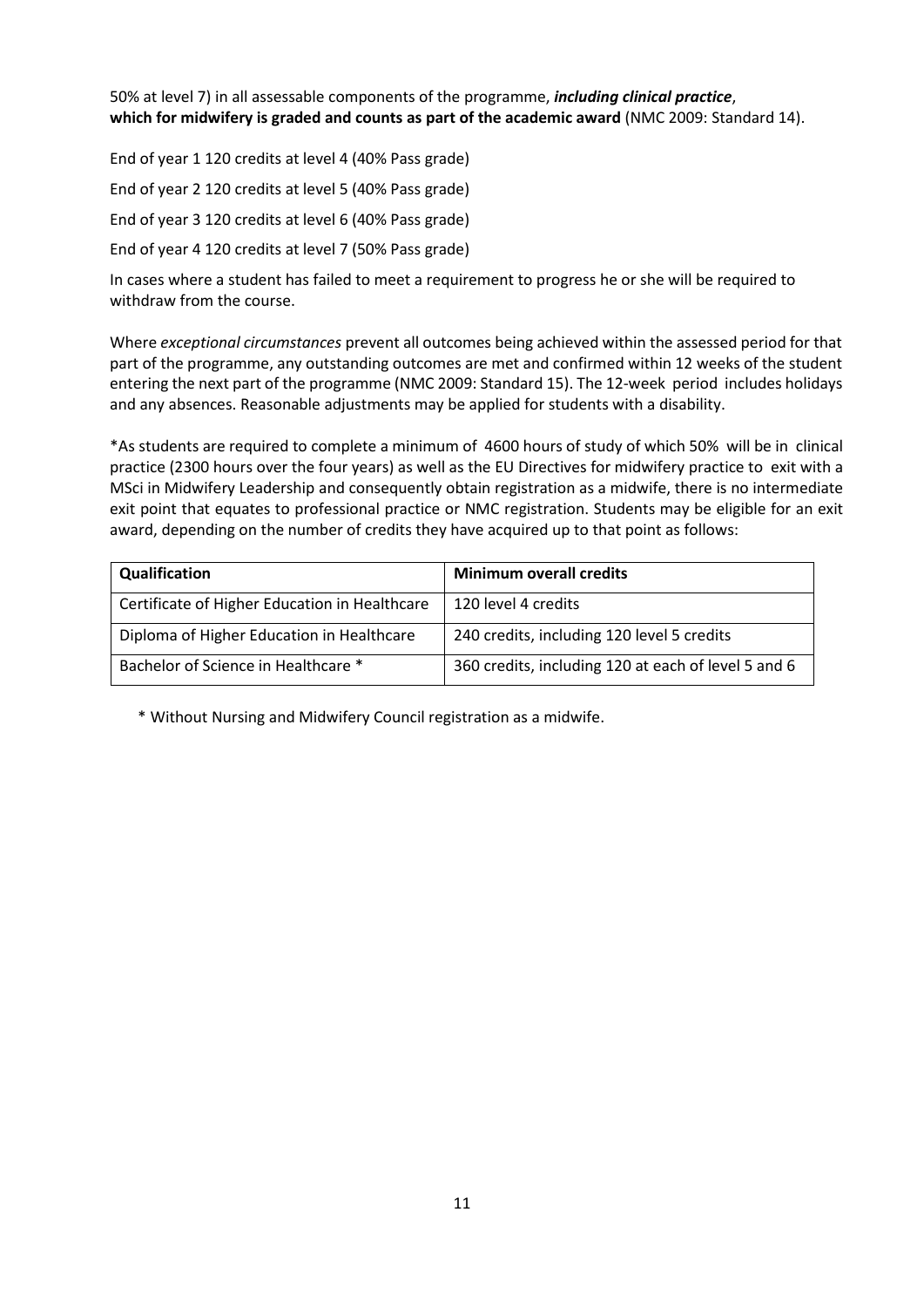## **11. Scheme of Assessment**

### **Formative/ Summative**

Shared with MSci Nursing as agreed with Professor Dave Clarke. Shared with BSc Physiotherapy as agreed with Associate Professor Simon Barry.

| Module                                                                              | Online | Essay /<br>Assignment | Written<br>Examination | Seminar<br>Presentation | Poster /<br>Product<br>Presentation<br>Case Study | Major Project | Leadership<br>Portfolio | OSCE / Viva | PAD | Skills Passport | NIPE Portfolio |
|-------------------------------------------------------------------------------------|--------|-----------------------|------------------------|-------------------------|---------------------------------------------------|---------------|-------------------------|-------------|-----|-----------------|----------------|
| Year 1                                                                              |        |                       |                        |                         |                                                   |               |                         |             |     |                 |                |
| MW1001 Midwifery Practice 1                                                         |        |                       |                        |                         |                                                   |               |                         |             |     |                 |                |
| <b>PH1004 Foundations of Professional Practice</b>                                  |        |                       |                        |                         |                                                   |               |                         |             |     |                 |                |
| <b>MW1003</b> Foundations of Clinical Leadership 1                                  |        |                       |                        |                         |                                                   |               |                         |             |     |                 |                |
| MW1002 Biological Sciences applied to midwifery and<br>neonatal care                |        |                       |                        |                         |                                                   |               |                         |             |     |                 |                |
| <b>NU1008</b> Evidence Based Practice 1                                             |        |                       |                        |                         |                                                   |               |                         |             |     |                 |                |
| <b>NU1004</b> Social and psychological concepts of public<br>health and social care |        |                       |                        |                         |                                                   |               |                         |             |     |                 |                |
| Year 2                                                                              |        |                       |                        |                         |                                                   |               |                         |             |     |                 |                |
| MW2001 Midwifery Practice 2                                                         |        |                       |                        |                         |                                                   |               |                         |             |     |                 |                |
| <b>MW2006</b> Clinical Leadership 2                                                 |        |                       |                        |                         |                                                   |               |                         |             |     |                 |                |
| MW2002 Compassionate and safe midwifery and<br>neonatal care                        |        |                       |                        |                         |                                                   |               |                         |             |     |                 |                |
| MW2003 Perinatal Mental Health                                                      |        |                       |                        |                         |                                                   |               |                         |             |     |                 |                |
| <b>NU2006</b> Evidence Based Practice 2                                             |        |                       |                        |                         |                                                   |               |                         |             |     |                 |                |
| MW2004 Newborn and Infant Physical Examination                                      |        |                       |                        |                         |                                                   |               |                         |             |     |                 |                |
| MW2005 Complex health and social challenges in<br>midwifery and neonatal care       |        |                       |                        |                         |                                                   |               |                         |             |     |                 |                |
| Year <sub>3</sub>                                                                   |        |                       |                        |                         |                                                   |               |                         |             |     |                 |                |
| MW3001 Midwifery Practice 3                                                         |        |                       |                        |                         |                                                   |               |                         |             |     |                 |                |
| MW3005 Leadership 3                                                                 |        |                       |                        |                         |                                                   |               |                         |             |     |                 |                |
| MW3002 Pharmacology and medicines management                                        |        |                       |                        |                         |                                                   |               |                         |             |     |                 |                |
| MW3003 Internship/elective                                                          |        |                       |                        |                         |                                                   |               |                         |             |     |                 |                |
| <b>NU3006</b> Evidence Based Practice 3                                             |        |                       |                        |                         |                                                   |               |                         |             |     |                 |                |
| MW3004 Maternal and Neonatal Emergencies                                            |        |                       |                        |                         |                                                   |               |                         |             |     |                 |                |
| Year <sub>4</sub>                                                                   |        |                       |                        |                         |                                                   |               |                         |             |     |                 |                |
| MW4001 Midwifery Practice 4                                                         |        |                       |                        |                         |                                                   |               |                         | <b>NIPE</b> |     |                 |                |
| <b>NU4004</b> Evidence applied to professional practice                             |        |                       |                        |                         |                                                   |               |                         |             |     |                 |                |
| MW4003 Professional Leadership 4                                                    |        |                       |                        |                         |                                                   |               |                         |             |     |                 |                |
| MW4002 Promoting safe motherhood from a global<br>perspective                       |        |                       |                        |                         |                                                   |               |                         |             |     |                 |                |
| <b>MW4004</b> Preparing for Professional Practice                                   |        |                       |                        |                         |                                                   |               |                         |             |     |                 |                |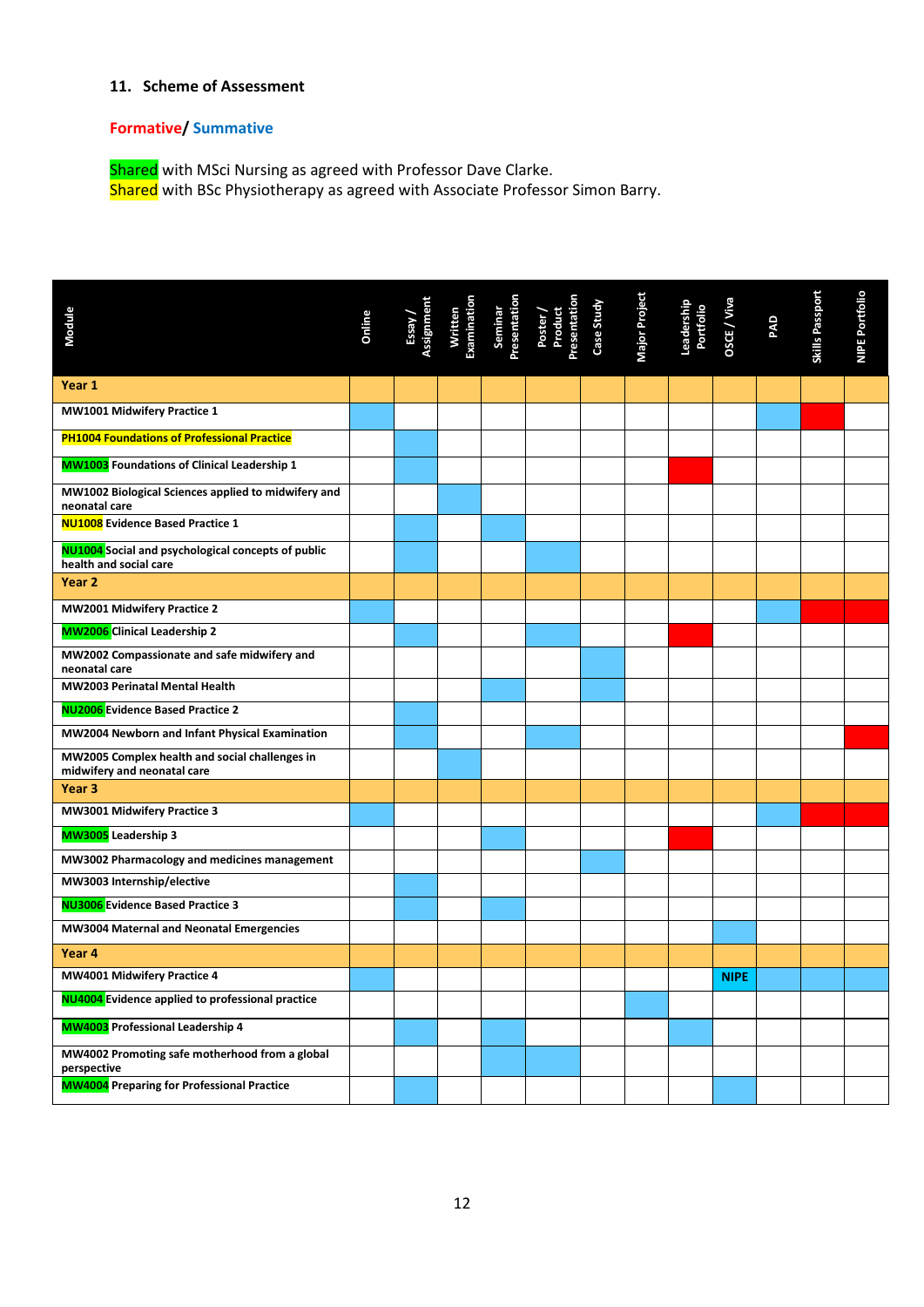This programme follows the standard scheme of award and classification set out in Senate Regulation 5 governing undergraduate programmes, subject to two dispensations.

The Academic Policy Committee has approved a dispensation from regulations to require all students to pass, at a minimum of 40%, all components and all modules in order to qualify for the final award. Therefore, when calculating a student's final award and classification, the failed credit allowance set out in SR5.43 shall not apply. For the purposes of clarity, no student may be awarded a degree with any failed modules, or assessment components. Similarly, the standard schemes of award and classification for the exit awards available on this programme also follow those set out for the appropriate awards in Senate Regulation 5 but, as above, there is no allowance for failed credit within the modules that make up any award within this programme.

The Academic Policy Committee has also approved a dispensation from regulations which states that a Pass degree or an aegrotat degree cannot be awarded on this programme.

### **12. Special features:**

- $\triangleright$  The programme is being led at professorial level by an internationally renowned midwifery educationalist with a recordable teaching qualification, Principal Fellowship of Higher Education Academy (HEA) and a credible portfolio of publishing world selling midwifery texts, journal papers and conference presentations.
- $\triangleright$  Students have the opportunity to learn in a leading research-intensive University with an outstanding international reputation.
- ▶ The development of a new School of Allied Health Professions within the highly respected College of Life Sciences will provide students with opportunities to develop a good understanding and working relationship with other health professionals from the outset in preparation for employment as graduates.
- $\triangleright$  The intention is to recruit a doctoral level academic faculty of University staff with teaching qualifications / HEA Fellowship and to fully engage with the NHS in identifying key midwifery practitioners in clinical practice, education and research, who will be seconded to support a fully integrated and collaborative midwifery faculty.
- $\triangleright$  The focus on leadership throughout the programme and acquisition of an undergraduate Masters (MSci) degree is distinctive and is currently unique to pre-registration midwifery curricula which will enhance the student's employability potential, upon successful completion.
- $\triangleright$  Students will be mentored by experienced NHS clinicians and midwifery experts / leaders within the profession as part of a learning set during the programme.
- $\triangleright$  There will be short elective placements / internships that embrace all aspects of midwifery leadership roles; e.g. in clinical practice, education and research departments where the students work alongside effective role models and are nurtured in developing their leadership potential.
- Inter-professional education that occurs in the College of Life Sciences will be a feature of this programme, providing the student midwives with opportunity to learn and work alongside medical students and other allied health professionals and gain an appreciation of each other's roles that will prepare them for the realities of multidisciplinary team working as graduates.
- $\triangleright$  There will be shared learning and teaching / access to modules provided by the wider university e.g. the School of Businessin order to optimise the student learning experience by being exposed to subject specialists.
- The Newborn and Infant Physical Examination (NIPE) and UNICEF-UK Baby Friendly Initiative (BFI) Standards for Universities will also feature throughout the programme for students to acquire the necessary knowledge and skills to competently undertake the examination of the healthy baby and confidently support parents in their infant feeding choice that ultimately will enhance employability within the maternity services.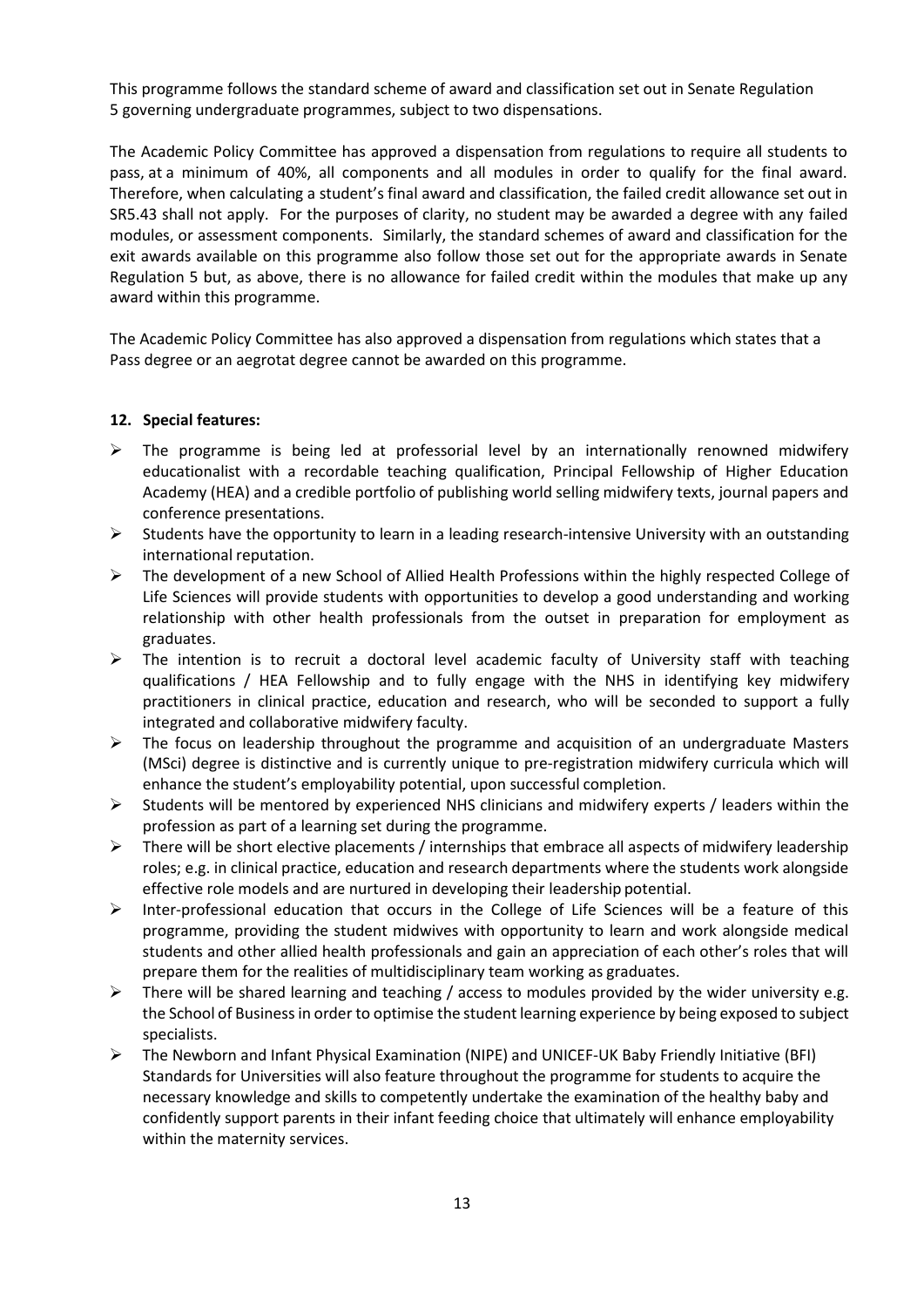- $\triangleright$  At the end of this leadership programme graduates will receive an MSci Midwifery with Leadership degree and will be eligible to register with the Nursing and Midwifery Council as a midwife. On successful completion of the course and demonstration of the NHS values and behaviours, there will be employment opportunities for the new graduate as a midwife in the local NHS.
- $\triangleright$  On completion of this leadership programme, graduates will leave with a clear bespoke plan to accelerate their careers in Leicester, Leicestershire and Rutland. NHS employers will provide them with support to achieve these milestones in order to progress into a clinical leadership role if this is what they are aspiring towards.

### **13. Indications of programme quality**

The programme will in the first instance, be jointly approved by the Nursing and Midwifery Council (NMC) and the University of Leicester, followed by annual monitoring by the NMC and the standard process of External Examiner scrutiny as specified in the University's Senate Regulations. The programme will also be subject to University of Leicester Annual Development Review and Periodic Development Review (six yearly) to monitor the quality of teaching, learning and assessment. A good account of the programme in the National Student Survey will be an indication of its quality as will be the first destination data (employability rates) captured for graduates from this programme.

#### **14. External Examiner(s) reports**

As this is a new provision, there are as yet no specific external examiners' reports to inform its development. An external examiner with due regard (an experienced midwifery lecturer) will be appointed to this new programme to ensure its delivery and assessment processes are commensurate with the NMC and university standards and comparable across the Higher Education sector.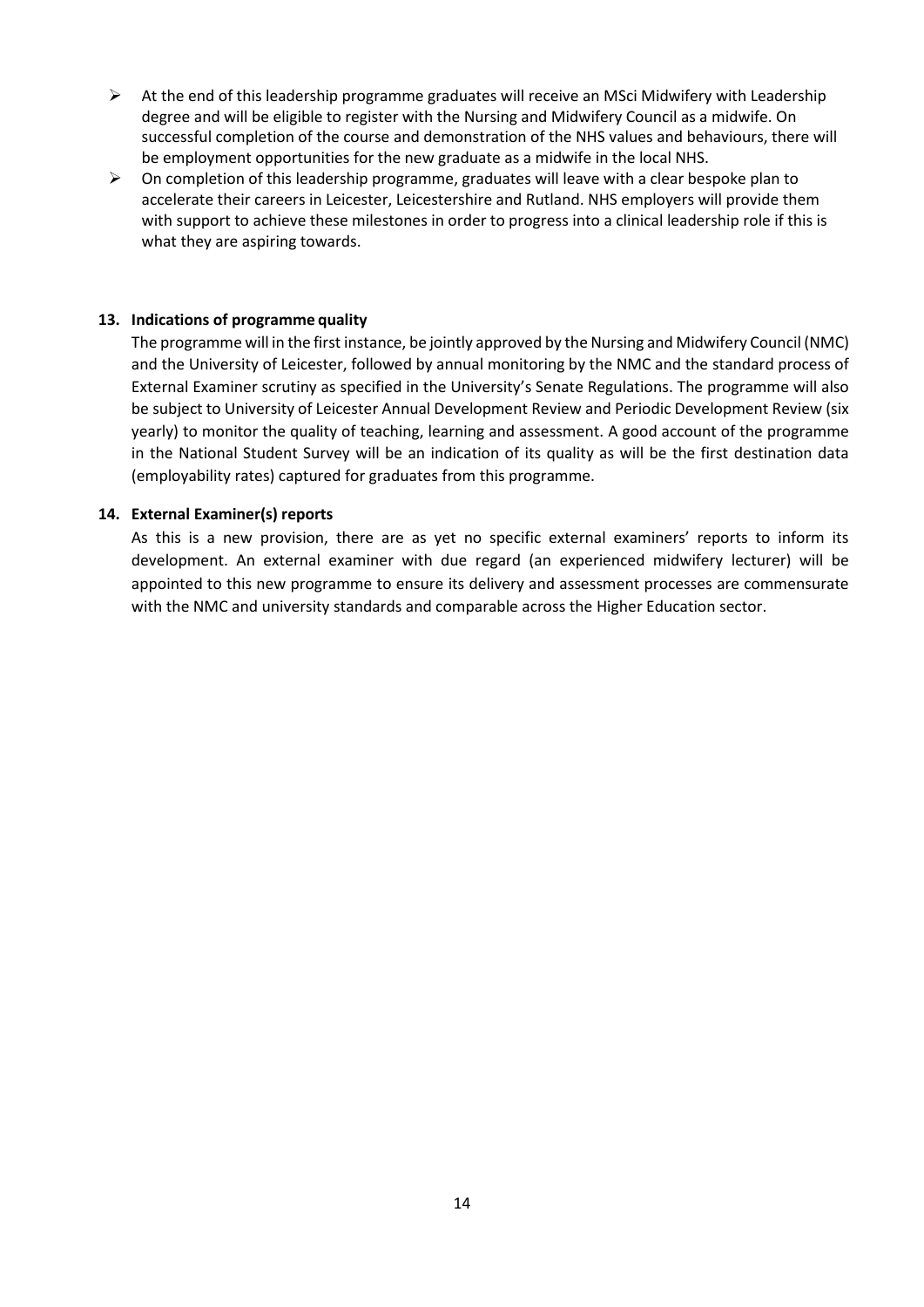#### **MSci Midwifery with Leadership**

The midwifery modules of university academic learning run from October to January and February to June each year and the placement learning is interspersed *across the year* to comply with Standard 14 (NMC, 2009), which demands that students have supernumerary status during practice placements.

The balance between the university academic learning (theory) and placement learning (clinical) components meets the requirements set out by the NMC (2009). Standard 12 identifies that the practice to theory ratio of each programme is required to be no less than 50 per cent practice and no less than 40 per cent theory and that the clinical practice experience must be sufficient to enable students to achieve the standards.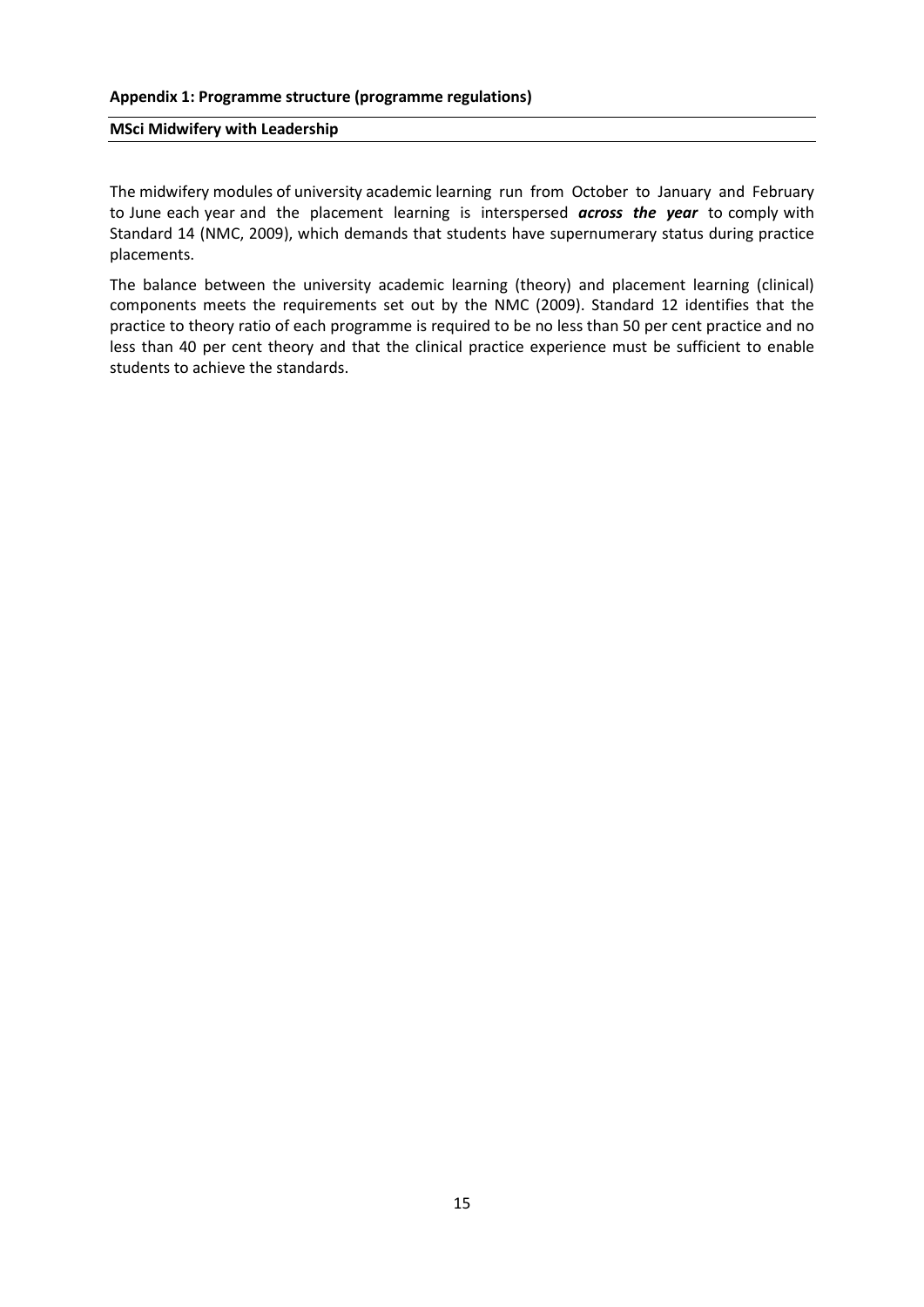| University of Leicester: Master in Science Midwifery with Leadership Programme Structure (Commencing September 2018). |                                  |                                                                                                                                                                 |                                                                                                   |                                               |                                               |          |                                                                                        |       |     |      |      |        |
|-----------------------------------------------------------------------------------------------------------------------|----------------------------------|-----------------------------------------------------------------------------------------------------------------------------------------------------------------|---------------------------------------------------------------------------------------------------|-----------------------------------------------|-----------------------------------------------|----------|----------------------------------------------------------------------------------------|-------|-----|------|------|--------|
| Y1                                                                                                                    | Semester 1                       |                                                                                                                                                                 |                                                                                                   |                                               | Semester 2                                    |          |                                                                                        |       |     |      |      |        |
|                                                                                                                       | Sept                             | October                                                                                                                                                         | November                                                                                          | December                                      | January                                       | February | March                                                                                  | April | May | June | July | August |
|                                                                                                                       | <b>INDUCTION</b><br>Introduction |                                                                                                                                                                 | MW1001 Midwifery Practice 1 (30 credits including linked work experience)                         |                                               |                                               |          |                                                                                        |       |     |      |      |        |
|                                                                                                                       | to the course                    |                                                                                                                                                                 | PH1004 Foundations of Professional Practice<br>(15 Credits) includes Inter-professional Education |                                               |                                               |          | NU1008 Evidence Based Practice 1<br>(15 credits) includes Inter-professional Education |       |     |      |      |        |
|                                                                                                                       |                                  | NU1004 Social and psychological concepts of public health and social care<br>MW1003 Foundations of Clinical Leadership<br>(30 Credits)<br>(15 Credits)          |                                                                                                   |                                               |                                               |          |                                                                                        |       |     |      |      |        |
|                                                                                                                       |                                  | MW1002 Biological Sciences applied to midwifery and<br>neonatal care (15 Credits) BFI and NIPE                                                                  |                                                                                                   |                                               |                                               |          |                                                                                        |       |     |      |      |        |
|                                                                                                                       |                                  |                                                                                                                                                                 |                                                                                                   |                                               |                                               |          |                                                                                        |       |     |      |      |        |
| <b>Y2</b>                                                                                                             |                                  |                                                                                                                                                                 | MW2001 Midwifery Practice 2 (30 credits including linked work experience)                         |                                               |                                               |          |                                                                                        |       |     |      |      |        |
|                                                                                                                       | <b>INDUCTION</b><br>Transition   | MW2006 Clinical Leadership 2 (15 credits)                                                                                                                       |                                                                                                   |                                               | NU2006 Evidence Based Practice 2 (15 credits) |          |                                                                                        |       |     |      |      |        |
|                                                                                                                       | from year 1<br>to year 2         | MW2002 Compassionate and safe midwifery and neonatal<br>MW2004 Newborn and Infant Physical Examination (15 credits)<br>care (15 credits)<br><b>BFI and NIPE</b> |                                                                                                   |                                               |                                               |          |                                                                                        |       |     |      |      |        |
|                                                                                                                       |                                  | MW2003 Perinatal Mental Health (15 credits)<br>MW2005 Complex health and social challenges in midwifery and<br>neonatal care (15 credits)                       |                                                                                                   |                                               |                                               |          |                                                                                        |       |     |      |      |        |
|                                                                                                                       |                                  |                                                                                                                                                                 |                                                                                                   |                                               |                                               |          |                                                                                        |       |     |      |      |        |
| Y3                                                                                                                    | <b>INDUCTION</b>                 |                                                                                                                                                                 | MW3001 Midwifery Practice 3 (30 credits including linked work experience)                         |                                               |                                               |          |                                                                                        |       |     |      |      |        |
|                                                                                                                       | Transition<br>from year 2        |                                                                                                                                                                 | MW3005 Leadership 3 (15 credits)                                                                  | NU3006 Evidence Based Practice 3 (30 credits) |                                               |          |                                                                                        |       |     |      |      |        |
|                                                                                                                       | to year 3                        |                                                                                                                                                                 | MW3002 Pharmacology and medicines management<br>applied to midwifery practice (15 credits)        |                                               |                                               |          |                                                                                        |       |     |      |      |        |
|                                                                                                                       |                                  | (15 credits)                                                                                                                                                    | MW3003 Elective/Internship<br>MW3004 Maternal and neonatal emergencies (15 credits)               |                                               |                                               |          |                                                                                        |       |     |      |      |        |

| Practice | Midwifery specific | <b>'eadership'</b> | -- -<br>Evidence Based | Professional |
|----------|--------------------|--------------------|------------------------|--------------|
|          |                    |                    | Practice               | Practice     |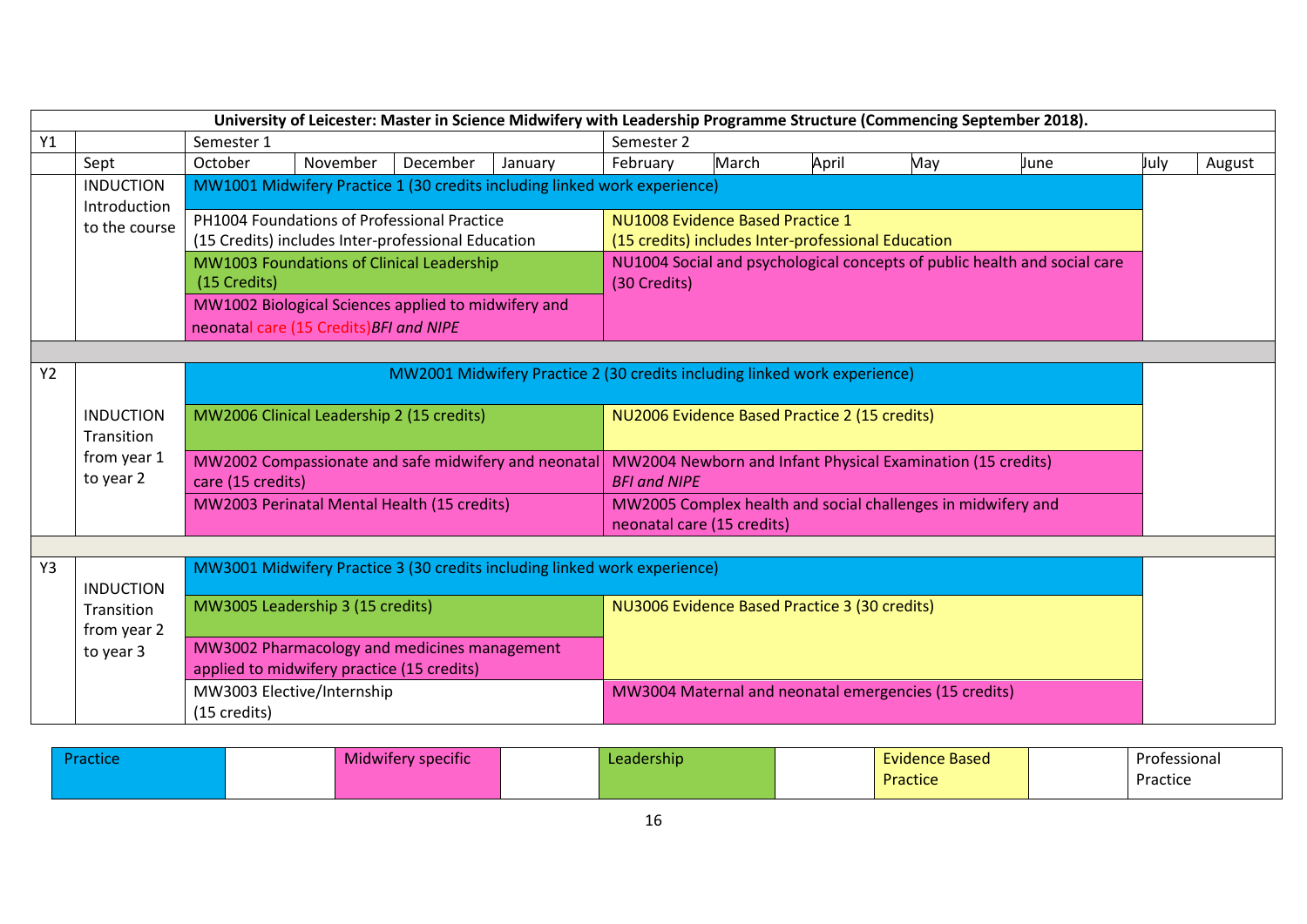| University of Leicester: Master in Science Midwifery with Leadership Programme Structure (Commencing September 2018) |                                                                                                                                                                                                                                          |                                                                                                                                |          |          |         |            |       |       |                                                         |      |      |        |
|----------------------------------------------------------------------------------------------------------------------|------------------------------------------------------------------------------------------------------------------------------------------------------------------------------------------------------------------------------------------|--------------------------------------------------------------------------------------------------------------------------------|----------|----------|---------|------------|-------|-------|---------------------------------------------------------|------|------|--------|
|                                                                                                                      |                                                                                                                                                                                                                                          | Semester 1                                                                                                                     |          |          |         | Semester 2 |       |       |                                                         |      |      |        |
|                                                                                                                      | September                                                                                                                                                                                                                                | October                                                                                                                        | November | December | January | February   | March | April | May                                                     | June | July | August |
| Y4                                                                                                                   | MW4001 Midwifery Practice 1 (30 credits including linked work experience)<br><b>INDUCTION</b><br>Transition<br>from year 3<br>NU4004 Evidence applied to Professional Practice: Dissertation/Project/ Research (30 credits)<br>to year 4 |                                                                                                                                |          |          |         |            |       |       |                                                         |      |      |        |
|                                                                                                                      |                                                                                                                                                                                                                                          |                                                                                                                                |          |          |         |            |       |       |                                                         |      |      |        |
|                                                                                                                      |                                                                                                                                                                                                                                          | MW4003 Professional Leadership 4<br>(15 Credits)<br>MW4002 Promoting safe motherhood from a<br>global perspective (15 credits) |          |          |         |            |       |       | MW4004 Preparing for Professional Practice (30 credits) |      |      |        |
|                                                                                                                      |                                                                                                                                                                                                                                          |                                                                                                                                |          |          |         |            |       |       |                                                         |      |      |        |

| <b>MIRTILLE</b> | $\cdot$ $\cdot$<br><b>ALCOHOL</b><br>Midwifery specific | Leadership | <b>Evidence Based</b> | Professional |
|-----------------|---------------------------------------------------------|------------|-----------------------|--------------|
|                 |                                                         |            | Practice              | Practice     |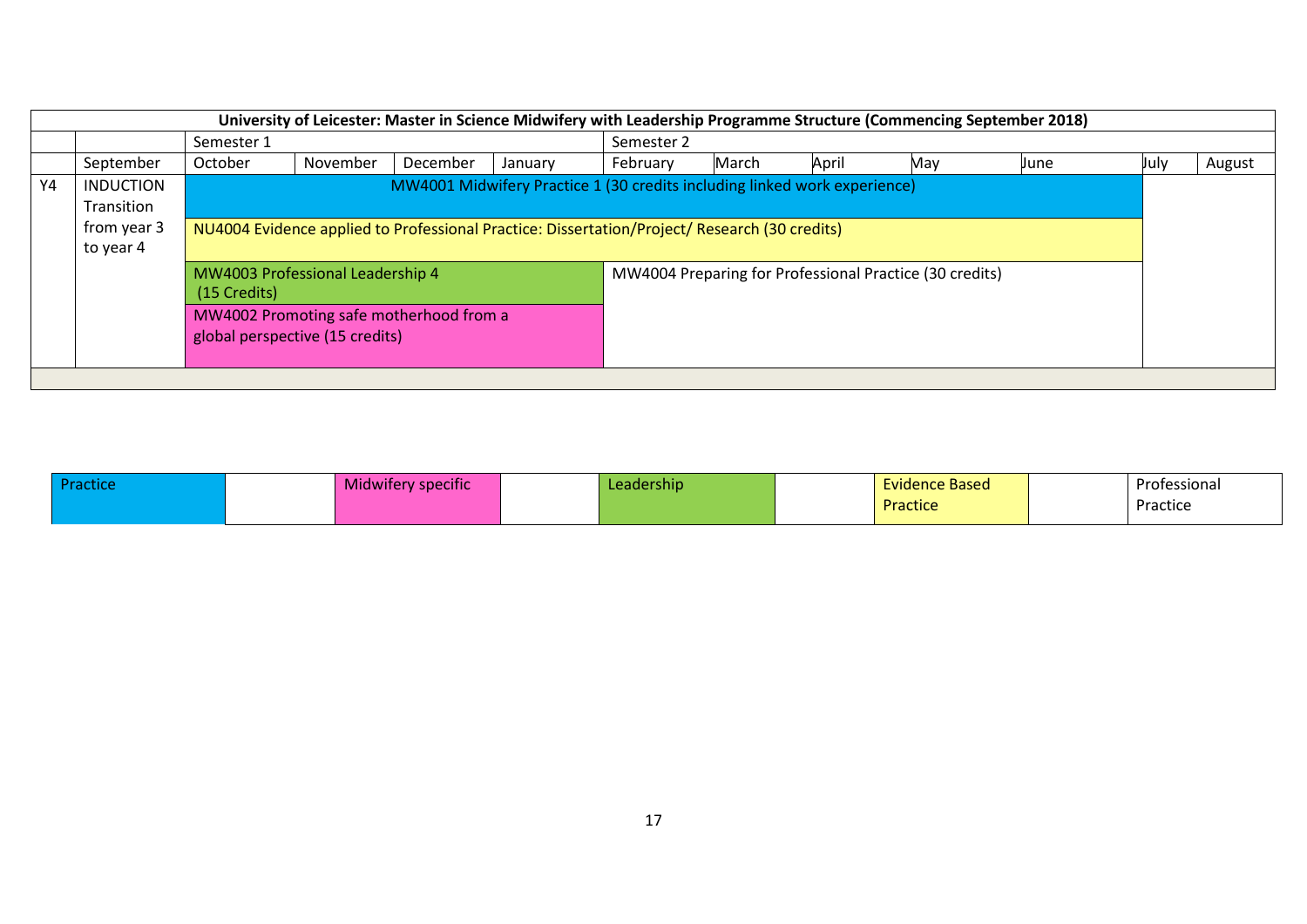## **FIRST YEAR MODULES**

### **Year long**

### **Core modules**

| MW1001 | Midwifery Practice 1 (including linked work experience) | 30 |
|--------|---------------------------------------------------------|----|
|        |                                                         |    |

## **Semester 1**

| Core modules |
|--------------|
|              |

|               | Care                                                  | Semester total | 45  |
|---------------|-------------------------------------------------------|----------------|-----|
| MW1002        | Biological Sciences applied to Midwifery and Neonatal |                | 15  |
| MW1003        | Foundations of Clinical Leadership 1                  |                | 15. |
| <b>PH1004</b> | <b>Foundations of Professional Practice</b>           |                | 15  |

### **Semester 2**

| Core modules  |                                                               |            |                |    |
|---------------|---------------------------------------------------------------|------------|----------------|----|
| NU1008        | Evidence Based Practice 1                                     |            |                | 15 |
| <b>NU1004</b> | Social and Psychological Concepts of Public Health and Social |            |                | 30 |
|               | care                                                          |            | Semester total | 45 |
|               |                                                               | Year total | 120            |    |

\*Exit Award for 120 credits: Cert HE in Healthcare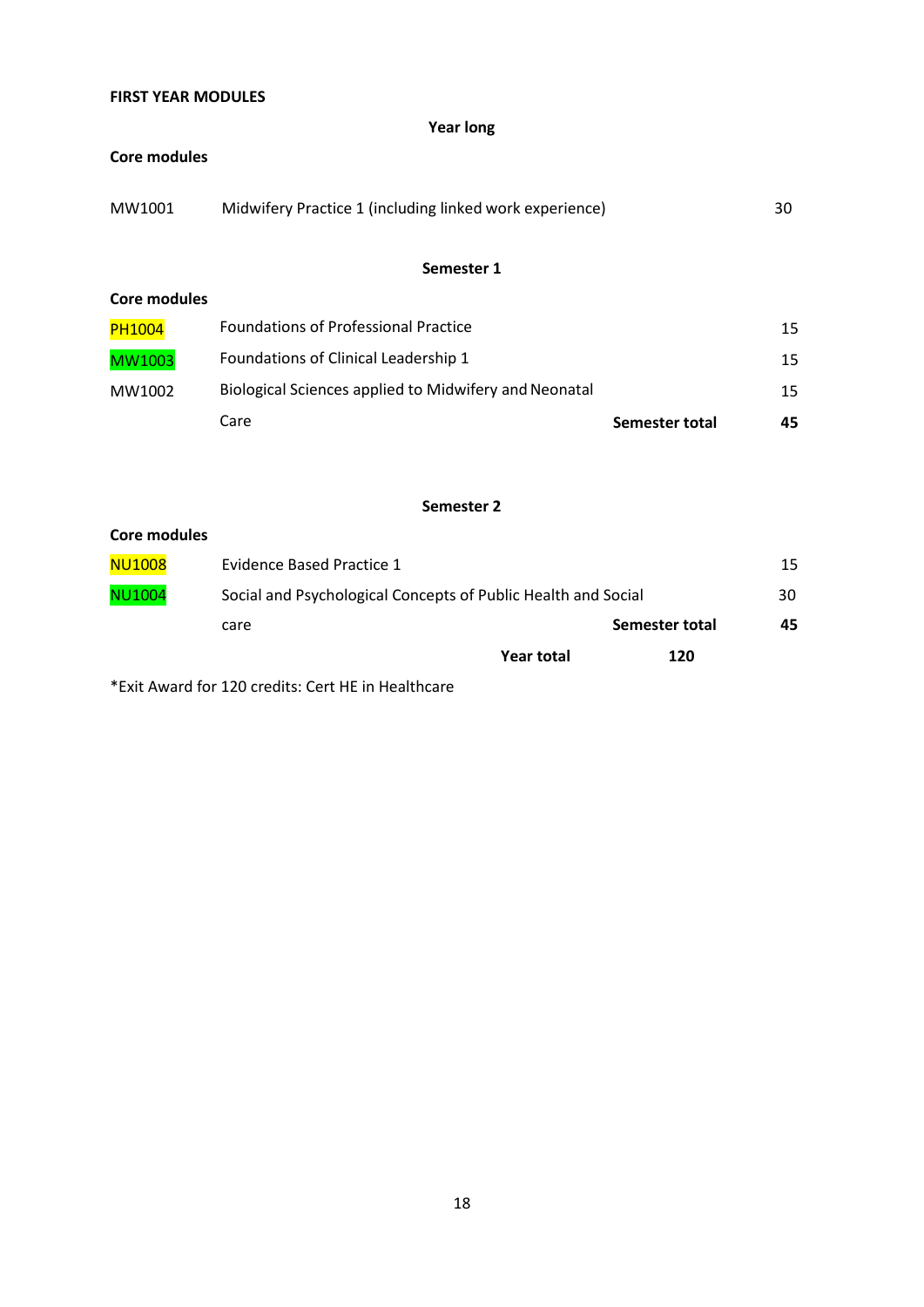## **SECOND YEAR MODULES**

### **Year long**

#### **Core modules**

| MW2001 | Midwifery Practice 2 (including linked work experience) | 30 |
|--------|---------------------------------------------------------|----|
|        |                                                         |    |

### **Semester 1**

| Core modules  |                                                    |                |    |
|---------------|----------------------------------------------------|----------------|----|
| <b>MW2006</b> | Clinical Leadership 2                              |                | 15 |
| MW2002        | Compassionate and safe midwifery and neonatal care |                | 15 |
| MW2003        | <b>Perinatal Mental Health</b>                     |                | 15 |
|               |                                                    | Semester total | 45 |

### **Semester 2**

### **Core modules**

|               | <b>Year total</b>                                              | 120 |
|---------------|----------------------------------------------------------------|-----|
|               | Semester total                                                 | 45  |
|               | care                                                           |     |
| MW2005        | Complex health and social challenges in midwifery and neonatal |     |
| MW2004        | Newborn and Infant Physical Examination                        | 15  |
| <b>NU2006</b> | Evidence Based Practice 2                                      | 15  |

\*Exit Award for 240 credits: DipHE in Healthcare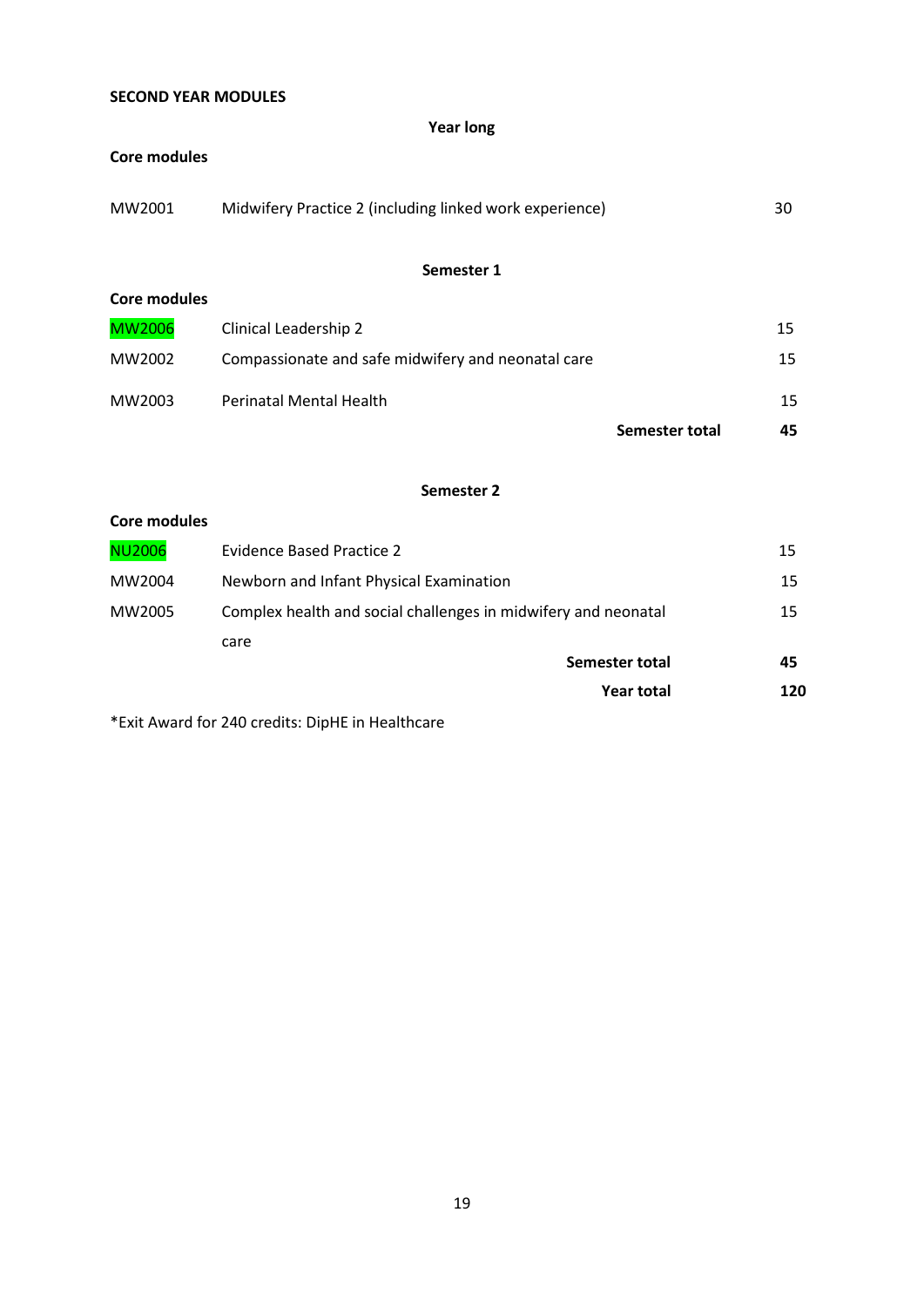## **THIRD YEAR MODULES**

### **Year long**

#### **Core modules**

| MW3001 | Midwifery Practice 3 (including linked work experience) | 30 |
|--------|---------------------------------------------------------|----|
|        |                                                         |    |

### **Semester 1**

| <b>Core modules</b> |                                                  |                |    |
|---------------------|--------------------------------------------------|----------------|----|
| <b>MW3005</b>       | Leadership 3                                     |                | 15 |
| MW3002              | Pharmacology and medicines management applied to |                | 15 |
|                     | midwifery practice                               |                | 15 |
| MW3003              | Elective/Internship                              | Semester total | 45 |

#### **Semester 2**

### **Core modules**

| <b>NU3002</b> | Evidence Based Practice 3         |                   | 30  |
|---------------|-----------------------------------|-------------------|-----|
| MW3004        | Maternal and neonatal emergencies |                   | 15  |
|               |                                   | Semester total    | 45  |
|               |                                   | <b>Year total</b> | 120 |

\*Exit Award for 360 credits: Degree in HE in Healthcare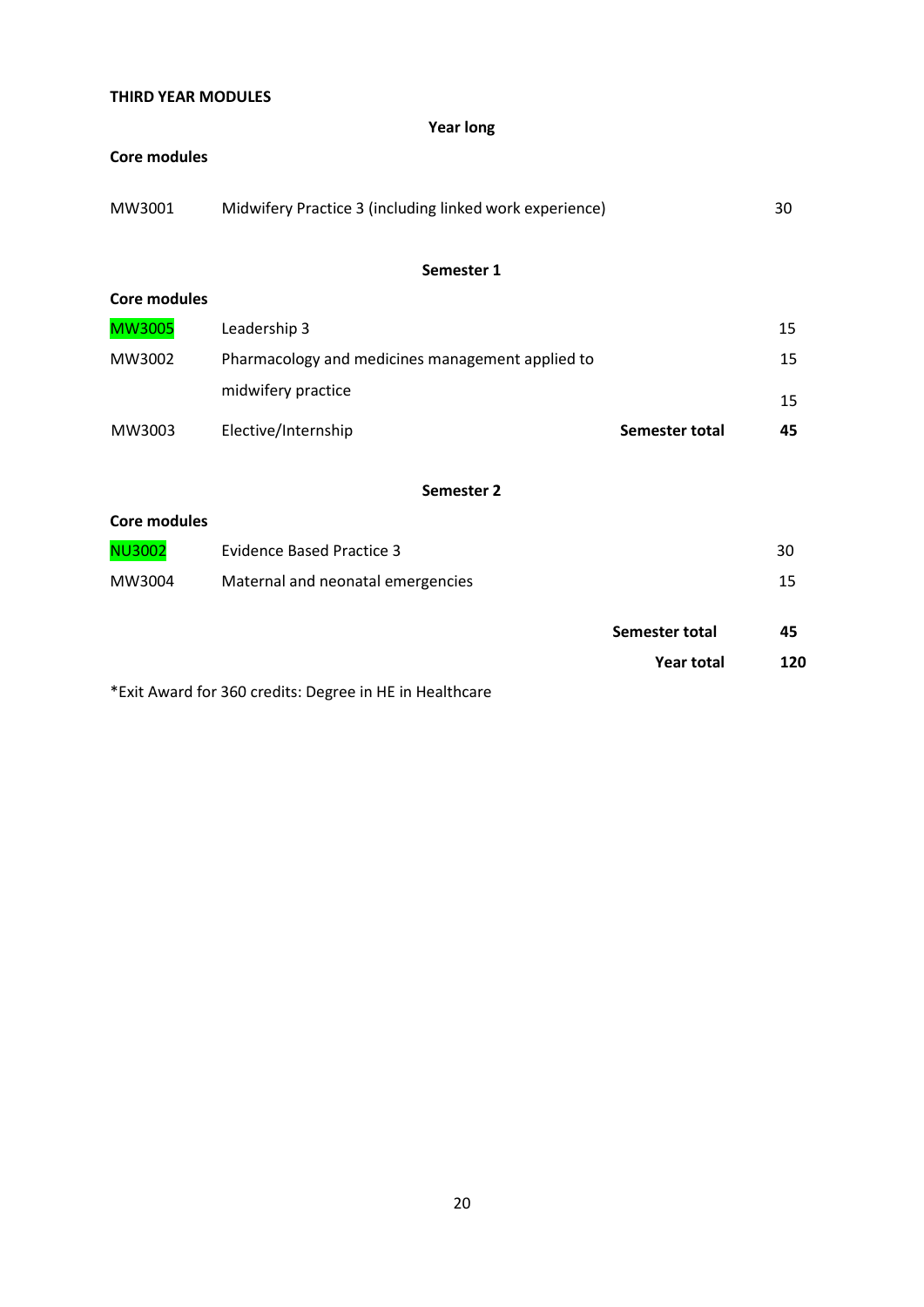## **FOURTH YEAR MODULES**

### **Year Long**

#### **Core modules**

| MW4001              | Midwifery Practice 4 (including linked work experience)                             |                   | 30  |
|---------------------|-------------------------------------------------------------------------------------|-------------------|-----|
| <b>NU4004</b>       | <b>Evidence Applied to Professional Practice</b><br>(Dissertation/Project/Research) |                   | 30  |
|                     | Semester 1                                                                          |                   |     |
| <b>Core modules</b> |                                                                                     |                   |     |
| <b>MW4003</b>       | Professional Leadership 4                                                           |                   | 15  |
| MW4002              | Promoting safe motherhood from a global perspective                                 |                   | 15  |
|                     |                                                                                     | Semester total    | 30  |
|                     | Semester 2                                                                          |                   |     |
| <b>Core modules</b> |                                                                                     |                   |     |
| <b>MW4004</b>       | <b>Preparing for Professional Practice</b>                                          | 30                |     |
|                     |                                                                                     | Semester total    | 30  |
|                     |                                                                                     | <b>Year total</b> | 120 |
|                     | *Exit Award for 480 credits: Master in Science Midwifery with Leadership            |                   |     |
|                     |                                                                                     |                   |     |

Shared with MSci Nursing as agreed with Professor Dave Clarke.

Shared with BSc. Physiotherapy as agreed with Associate Professor Simon Barry.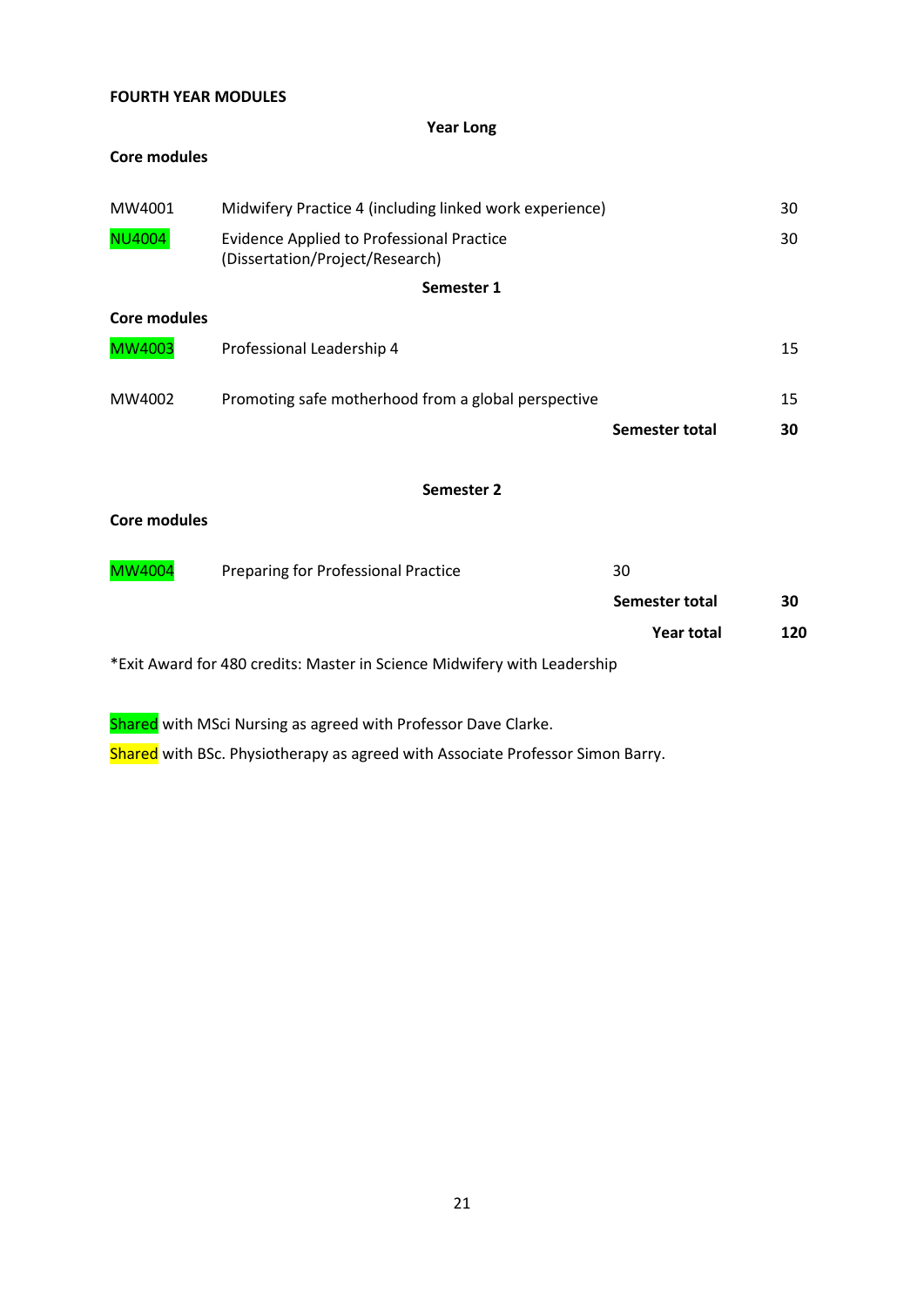## **Appendix 2: Module specifications**

See module specification database <http://www.le.ac.uk/sas/courses/documentation>

## **Appendix 3: Skills matrix**

Please see the Skills Matrix spreadsheet.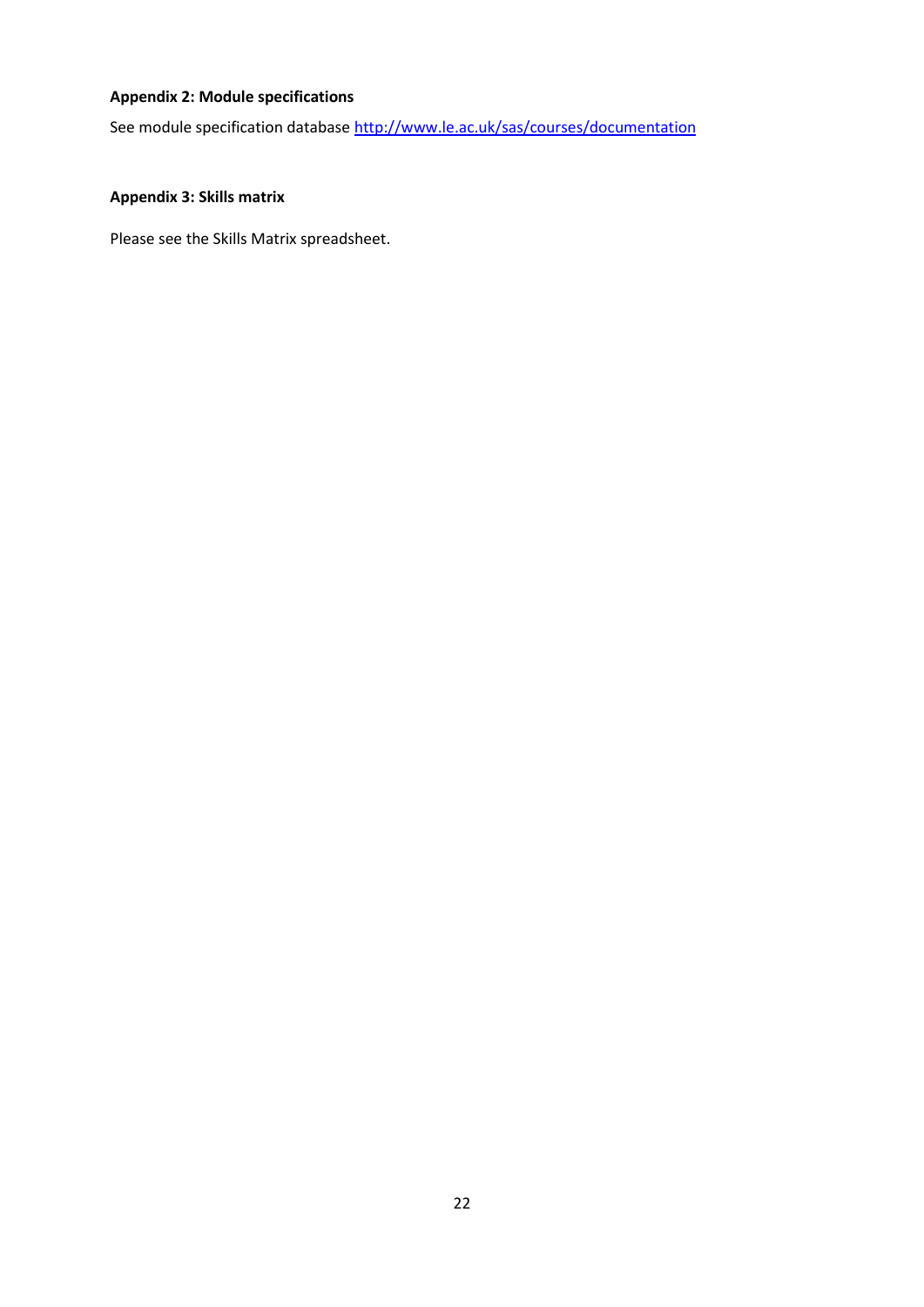#### **Programme Specification Appendix 3 Transferrable Skills Matrix: MSci Midwifery with Leadership Date amended: 13.02.18**

|                                                                           | MW1001 |   | MW1003 | MW1002       |   | NU1004 | MW200 | MW2006 | MW2002 | MW2003       | NU2006 | MW2004 | MW2005 | MW3001 | MW3005 | MW300 | MY3003 | NU3006 | MW3004 | MW4001 | <b>NU4004</b> | MW4003 | VIVV4002     | MW4004 |  |
|---------------------------------------------------------------------------|--------|---|--------|--------------|---|--------|-------|--------|--------|--------------|--------|--------|--------|--------|--------|-------|--------|--------|--------|--------|---------------|--------|--------------|--------|--|
| <b>Programme Learning Outcomes</b><br>Transferable skills                 |        |   |        |              |   |        |       |        |        |              |        |        |        |        |        |       |        |        |        |        |               |        |              |        |  |
| (i) Oral communication                                                    |        |   |        |              |   |        |       |        |        |              |        |        |        |        |        |       |        |        |        |        |               |        |              |        |  |
| 1. Present information to a contemporary audience.                        |        |   |        |              |   |        |       |        |        |              |        |        |        |        |        |       |        |        |        |        |               |        |              |        |  |
|                                                                           |        |   |        |              |   |        |       |        |        |              |        |        |        |        |        |       |        |        |        |        |               |        |              |        |  |
|                                                                           |        |   |        |              |   |        | ✓     | ✓      |        |              |        |        |        |        |        |       |        | ✓      | ✓      |        |               |        |              |        |  |
| 2. Demonstrate skills in dealing with service users, carers and<br>peers. |        |   |        |              | ✓ |        |       |        | ✓      |              |        |        | ✓      | ✓      |        |       |        |        | ✓      |        |               |        |              | ✓      |  |
| (ii) Written communication                                                |        |   |        |              |   |        |       |        |        |              |        |        |        |        |        |       |        |        |        |        |               |        |              |        |  |
|                                                                           |        |   |        |              |   |        |       |        |        |              |        |        |        |        |        |       |        |        |        |        |               |        |              |        |  |
| 1. Demonstrate the ability to construct written work in an                |        |   |        |              |   |        |       |        |        |              |        |        |        |        |        |       |        |        |        |        |               |        |              |        |  |
| accurate, timely, thoughtful, concise format, which meets                 |        |   |        |              |   |        |       |        |        |              |        |        |        |        |        |       |        |        |        |        |               |        |              |        |  |
| the specified requirements of the programme.                              | ✓      | ✓ | ✓      | $\checkmark$ | ✓ | ✓      | ✓     | ✓      | ✓      | $\checkmark$ | ✓      | ✓      | ✓      | ✓      |        | ✓     |        | ✓      | ✔      | ✓      | $\checkmark$  |        |              |        |  |
| 2. Achieve the required standard for the completion of                    |        |   |        |              |   |        |       |        |        |              |        |        |        |        |        |       |        |        |        |        |               |        |              |        |  |
| appropriate records in relation to patient assessment and                 |        |   |        |              |   |        |       |        |        |              |        |        |        |        |        |       |        |        |        |        |               |        |              |        |  |
| treatment; and recording and reporting of incidents and                   |        |   |        |              |   |        |       |        | ✓      |              |        | ✓      |        |        |        |       |        |        |        |        |               |        |              |        |  |
| procedures.                                                               |        |   |        |              |   |        | ✓     |        |        |              |        |        |        | ✓      |        |       |        |        | ✓      |        |               |        |              |        |  |
| (iii) Information technology                                              |        |   |        |              |   |        |       |        |        |              |        |        |        |        |        |       |        |        |        |        |               |        |              |        |  |
|                                                                           |        |   |        |              |   |        |       |        |        |              |        |        |        |        |        |       |        |        |        |        |               |        |              |        |  |
| 1. Demonstrate a range of IT skills, such as word                         |        |   |        |              |   |        |       |        |        |              |        |        |        |        |        |       |        |        |        |        |               |        |              |        |  |
| processing, data analysis software packages, preparation                  |        |   |        |              |   |        |       |        |        |              |        |        |        |        |        |       |        |        |        |        |               |        |              |        |  |
| of presentations, the use of the world wide web.                          |        | ✓ | ✓      | $\checkmark$ | ✓ |        | ✓     | ✓      | ✓      | $\checkmark$ | ✓      | ✓      | V      | √      |        |       |        | ✓      |        |        |               |        |              |        |  |
| 2. Demonstrate skill in the safe use of computers in the                  |        |   |        |              |   |        |       |        |        |              |        |        |        |        |        |       |        |        |        |        |               |        |              |        |  |
| workplace as required, paying attention to the                            |        |   |        |              |   |        |       |        | ✓      |              |        |        |        |        |        |       |        |        |        |        |               |        |              |        |  |
| confidential nature of maternity / health records.                        | ✓      |   |        |              |   |        | v     |        |        |              |        |        |        | ✔      |        |       |        |        | ✓      |        |               |        |              |        |  |
| (iv) Numeracy                                                             |        |   |        |              |   |        |       |        |        |              |        |        |        |        |        |       |        |        |        |        |               |        |              |        |  |
| 1. Accurately apply numeracy skills within practice based                 |        |   |        |              |   |        |       |        |        |              |        |        |        |        |        |       |        |        |        |        |               |        |              |        |  |
| situations.                                                               |        |   |        |              |   |        |       |        |        |              |        |        |        |        |        |       |        |        | ✓      |        |               |        |              |        |  |
|                                                                           |        |   |        |              |   |        |       |        |        |              |        |        |        |        |        |       |        |        |        |        |               |        |              |        |  |
| 2. Analyse data from service user related outcome                         |        |   |        |              |   |        |       |        |        |              |        |        |        |        |        |       |        |        |        |        |               |        |              |        |  |
| measures and clinical research.                                           | ✓      |   |        |              | ✓ |        | ✓     |        | ✓      |              |        | ✓      | ✓      | ✓      |        | ✓     |        |        | ✓      | ✓      | $\checkmark$  |        | $\checkmark$ |        |  |
| (v) Team working                                                          |        |   |        |              |   |        |       |        |        |              |        |        |        |        |        |       |        |        |        |        |               |        |              |        |  |
| 1. Work collaboratively and independently in the student                  |        |   |        |              | √ |        |       |        |        |              |        | ✔      | ✓      | √      |        |       |        | ✔      | ✓      |        |               |        |              | ✔      |  |
| group.<br>2. Become a proactive member of a multidisciplinary team        |        |   |        |              |   |        |       |        |        |              |        |        |        |        |        |       |        |        |        |        |               |        |              |        |  |
| providing maternity/neonatal care.                                        | ✓      | ✓ |        |              | ✓ |        | ✓     | ✓      | ✓      |              |        |        | V      | √      |        |       |        |        | ✓      |        |               |        |              | ✓      |  |
|                                                                           |        |   |        |              |   |        |       |        |        |              |        |        |        |        |        |       |        |        |        |        |               |        |              |        |  |
| (vi) Problem solving                                                      |        |   |        |              |   |        |       |        |        |              |        |        |        |        |        |       |        |        |        |        |               |        |              |        |  |
| 1. Develop clinical reasoning and decision-making skills                  |        |   |        |              |   |        |       |        |        |              |        |        |        |        |        |       |        |        |        |        |               |        |              |        |  |
| to enable them to determine best midwifery / neonatal                     |        |   |        |              |   |        |       |        |        |              |        |        |        |        |        |       |        |        |        |        |               |        |              |        |  |
| practice.                                                                 |        |   |        |              | ✓ | √      | ✓     |        | ✓      |              | ✔      |        | v      | ✓      |        | ✓     |        | √      | ✓      |        | ✓             |        |              |        |  |
|                                                                           |        |   |        |              |   |        |       |        |        |              |        |        |        |        |        |       |        |        |        |        |               |        |              |        |  |
| (vii) Information handling                                                |        |   |        |              |   |        |       |        |        |              |        |        |        |        |        |       |        |        |        |        |               |        |              |        |  |
|                                                                           |        |   |        |              |   |        |       |        |        |              |        |        |        |        |        |       |        |        |        |        |               |        |              |        |  |
| 1. Demonstrate ability to gather, synthesise and analyse                  |        |   |        |              |   |        |       |        |        |              |        |        |        |        |        |       |        |        |        |        |               |        |              |        |  |
| service user related information from multiple sources.                   |        | ✓ |        |              |   |        | ✓     | ✓      | ✓      |              |        |        |        |        |        | ✓     |        | ✓      | ✓      |        | ✓             |        | $\checkmark$ |        |  |
|                                                                           |        |   |        |              |   |        |       |        |        |              |        |        |        |        |        |       |        |        |        |        |               |        |              |        |  |
|                                                                           |        |   |        |              |   |        |       |        |        |              |        |        |        |        |        |       |        |        |        |        |               |        |              |        |  |
| (viii) Skills for lifelong learning                                       |        |   |        |              |   |        |       |        |        |              |        |        |        |        |        |       |        |        |        |        |               |        |              |        |  |